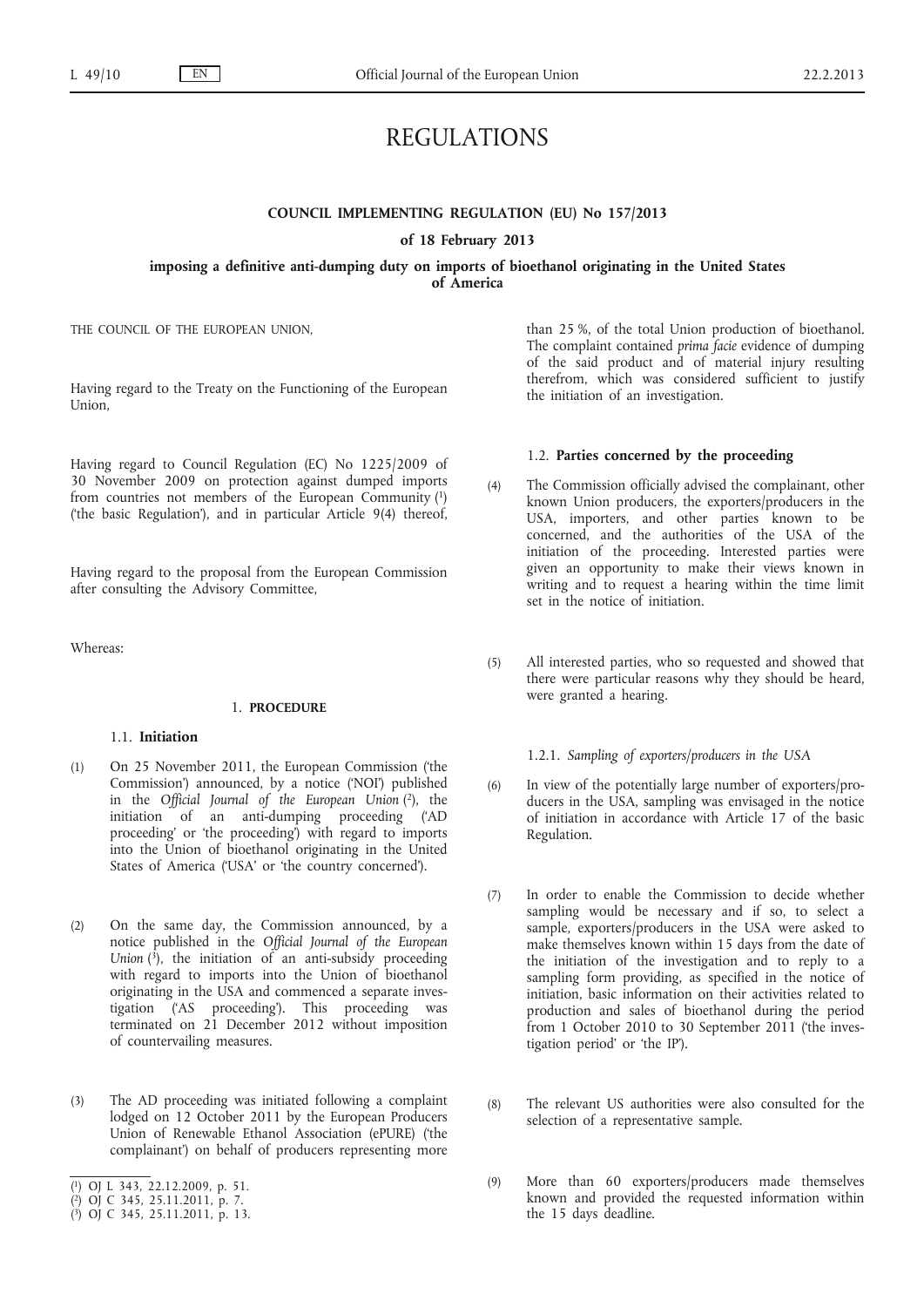- (10) In accordance with Article 17 of the basic Regulation, the Commission selected a sample based on the largest representative quantity of exports of bioethanol to the Union which could reasonably be investigated within the time available. The sample selected consisted of six US bioethanol producers ('US sample').
- (11) During the investigation it was found that the production of one producer included in the US sample was not exported to the Union in the IP. This company was therefore removed from the sample.
- (12) Despite the fact that the other sampled producers mentioned exports of bioethanol to the Union in their sampling form, the investigation showed that none of them exported bioethanol to the Union market. In fact they were selling domestically to unrelated traders/ blenders which then blended it with gasoline and resold it domestically and for export in particular to the Union. During the investigation on-spot, it became clear that in fact, contrary to the impression that had resulted from the information provided by the sampled US producers in their sampling forms, those producers were not systematically aware whether or not their production was intended for the Union market or any other destination including the US market and had no knowledge of the traders/blenders sales prices. In effect, this means that the US producers of bioethanol are not the exporters of the product concerned to the Union. The exporters are in fact the traders/blenders. Hence, the data collected and verified at the level of the US sample at provisional stage did not allow establishing whether or not US bioethanol was exported at dumped prices to the Union during the IP.
- (13) No anti-dumping measures could thus be imposed at that time.
- (14) In order to identify the exports of bioethanol to the Union, the US sample relied mainly on data provided to them by the unrelated blenders/traders which were not investigated at provisional stage. Although at provisional stage one such trader cooperated in the investigation and provided additional data, that data was not sufficient to establish precisely and reliably the necessary data for the purpose of calculating dumping margins.
- (15) In order to complete the dumping investigation, it was thus considered necessary to rather base it on the data of traders and blenders which were actually exporting the product concerned to the Union.
- (16) Dumping questionnaires were thus sent to the eight largest US traders/blenders that were identified during the investigation of the US sample. These traders/blenders represent over 90 % of total exports of bioethanol to the Union. Two agreed to cooperate in the investigation and their exports represent about 51 % of total exports of bioethanol to the Union during the IP.

1.2.2. *Sampling of Union producers*

- (17) In view of the potentially large number of Union producers, sampling was envisaged in the notice of initiation in accordance with Article 17 of the basic Regulation.
- (18) In the notice of initiation the Commission announced that it had provisionally selected a sample of Union producers ('EU sample'). This sample consisted of five companies and groups, out of the 19 Union producers that were known prior to the initiation of the investigation. The sample was selected on the basis of the production volume of bioethanol during the investigation period and the location of the known producers. This sample represented 48 % of the total estimated Union production during the IP.
- (19) But the investigation revealed that the groups included in the EU sample consisted of a large number of companies or single entities producing and selling the like product. In this case it would have meant to investigate 13 companies and it was not possible to investigate all of them given the time available for the investigation. It was thus decided to re-examine the data available for the selection of a representative sample. It was considered that the sample should be based on the largest individual producing entities in the Union and in the groups taking also into account a certain geographical spread amongst Union producers.
- (20) Hence, a definitive EU sample of six individual producers was ultimately selected based on representativity in terms of the production and sales volume of bioethanol during the IP and the geographical location of the producer. These producers located in Belgium, the Netherlands, France, UK, Sweden and Germany represent 36 % of the total estimated Union production and 44 % of the total production reported by the companies that submitted data for the selection of a sample. This sample was deemed to be representative for the examination of possible injury to the Union industry.
- (21) Interested parties were given the opportunity to comment on the appropriateness of the choice of the sample.
- (22) Some parties claimed that the EU sample was less representative than the one originally selected which included complete groups of companies. In their view, an objective analysis of the situation of the Union industry could only be made by including all companies which are part of groups in the sample. They alleged in particular that costs and revenues could be allocated to certain companies of a group which are not visited and may thus not be reflected in the injury analysis.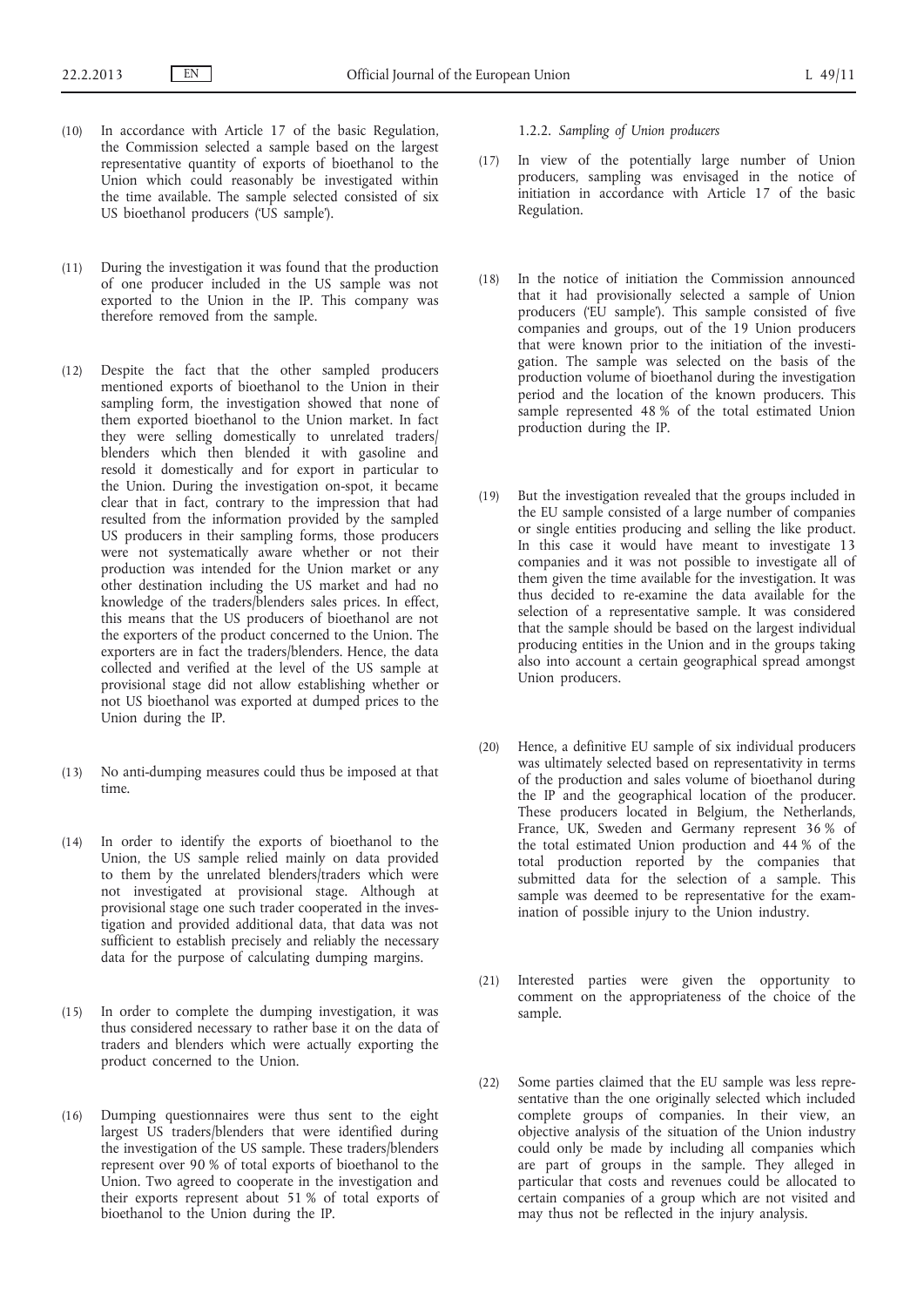- (23) In this respect it should be noted that the Commission duly considered and examined the data provided by all sampled and non-sampled companies and in particular the companies belonging to groups, in order to ensure that all costs and revenues involved in the production and sale by the companies selected in the sample had been fully and correctly reflected in the injury analysis.
- (24) Some parties contested the inclusion in the EU sample of Union producers which were in a start-up phase. They also claimed that one company with important idle capacity in 2011, located in a Member State that did not implement the Renewable Energies Directive ('RED')  $(1)$ , should not have been included in the sample. It was also claimed that in case these companies would be finally included in the sample, the Commission should adjust their data in order to account for these extraordinary circumstances.
- (25) It is considered that the fact that companies recently started or resumed operations does not preclude them from being part of the sample. The inclusion of these companies is not in contravention with the criteria for the selection of a sample as laid down in Article 17 of the basic Regulation. With regard to the adjustment of their data, parties did not provide any specific issue or substantiated evidence to support their claim, nor a basis on how to make the claimed adjustment.
- (26) Furthermore, the investigation did not reveal any cost, such as for example accelerated depreciations, which should be adjusted to correct any distortion due to the start-up of activity. Hence, this claim is rejected.
- (27) Some parties also disputed the fact that one company that was provisionally selected in the EU sample and located in a Member State with high consumption and production of bioethanol was no longer part of the EU sample. They claimed that this economic situation of this company was good and suggested that this was the reason for its exclusion from the sample. They further argued that the selection of the sample had been skewed towards finding injury. According to these parties the Commission should have sent so-called mini-questionnaires to all producers to collect the relevant data in order to select a sample.
- (28) With regard to the sending of mini-questionnaires, it should be noted that, prior to the selection of the sample, the Commission requested information from all Union producers known to be concerned in order to collect the relevant data for the purpose of the selection of a sample. As mentioned in point 5.2.1 of the NOI, this information was available as from the date of the initiation of the investigation in the file for inspection by interested parties and was not such as to

show the state of the economic situation of the respondents. Hence, the Commission had sufficient relevant information at its disposal to select a representative sample respecting the criteria of Article 17 of the basic Regulation but could not make any result-oriented selection of companies. The above claims were therefore rejected.

- (29) Finally, it was claimed that the sample should have included companies producing bioethanol from sugar beet since production from this raw material can be much more profitable than production from, for example, wheat. Even though this claim was not substantiated, the information available has shown that bioethanol produced from sugar beet represents only a minor part of total Union production, around 12 % in 2011, and that two of the companies included in the sample partially use sugar beet as feedstock to produce bioethanol. Therefore, the claim is rejected.
- (30) Based on the above, it is considered that the sample selected as explained above for the purpose of the injury analysis is representative for the Union industry.

1.2.3. *Sampling of unrelated importers*

- (31) In view of the potentially large number of importers involved in the proceeding, sampling was envisaged for importers in the notice of initiation in accordance with Article 17 of the basic Regulation.
- (32) Only three importers provided the requested information and agreed to be included in the sample within the deadline set in the notice of initiation. In view of the limited number of cooperating importers, sampling was not deemed to be necessary.

1.2.4. *Questionnaire replies and verifications*

- (33) The Commission sent questionnaires to all parties known to be concerned. Questionnaires were thus sent to the sampled USA exporters/producers, the sampled Union producers, the three cooperating unrelated importers in the Union and to all users known to be concerned by the investigation.
- (34) Replies were received from the sampled USA exporters/ producers, the sampled Union producers, two unrelated importers and four users.
- (35) The Commission sought and verified all the information provided by interested parties and deemed necessary for the purposes of a definitive determination of dumping, resulting injury and Union interest.
- (36) Verification visits were carried out at the premises of the following companies:

<sup>(</sup> 1) Directive 2009/28/EC of the European Parliament and of the Council of 23 April 2009 on the promotion of the use of energy from renewable sources (OJ L 140, 5.6.2009, p. 16).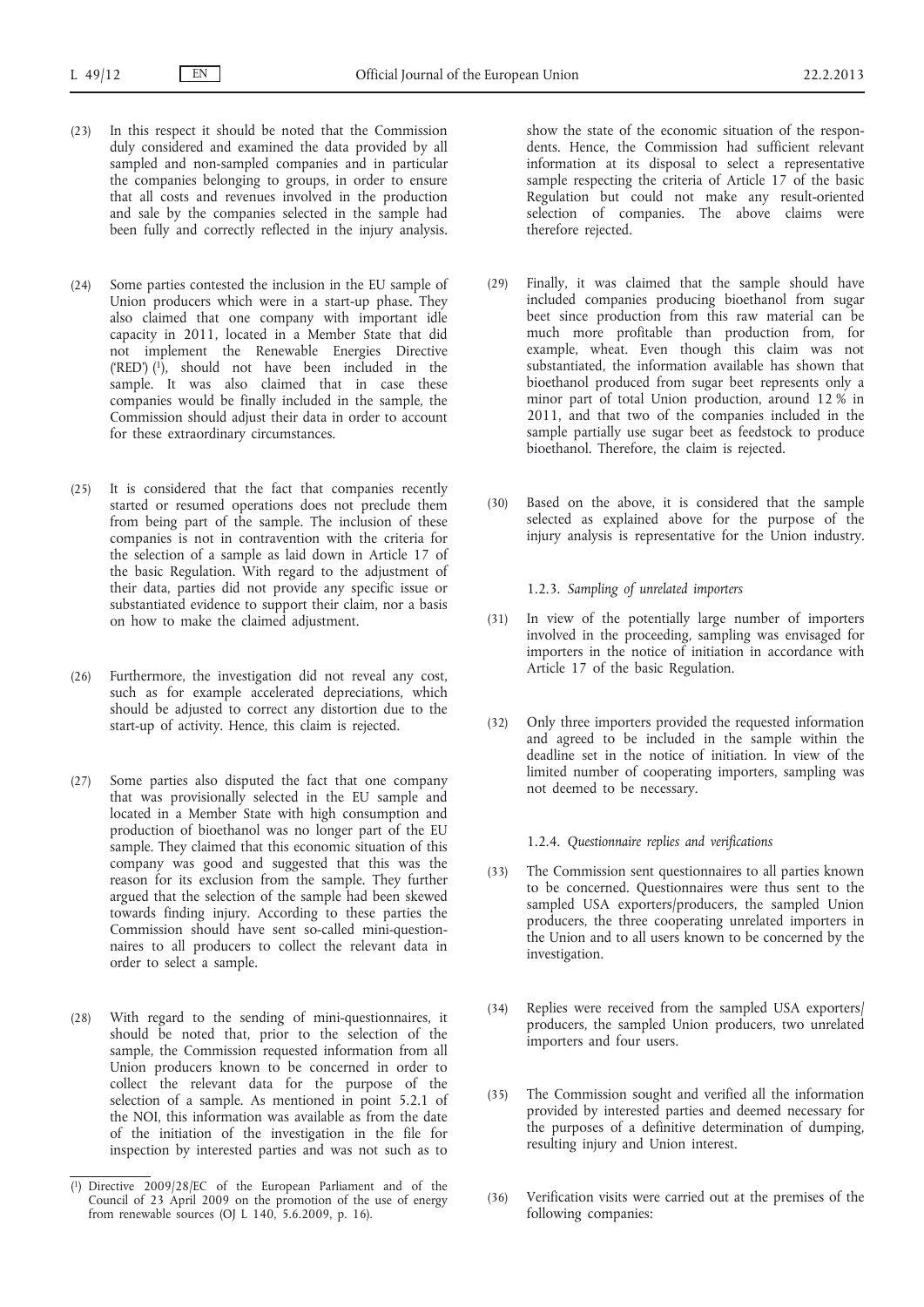*Exporters/producers in the USA*

- Marquis Energy LLC, Hennepin, Illinois
- Patriot Renewable Fuels LLC, Annawan, Illinois
- Platinum Ethanol LLC, Arthur, Iowa
- Plymouth Energy Company LLC, Merrill, Iowa
- POET LLC, Wichita, Kansas and Sioux Falls, South Dakota
- *Unrelated trader in the USA*
- Bio Urja Trading LLC, Houston, Texas

*Related trader in Switzerland*

— Cargill International SA, Geneva

*Producers in the Union*

- Abengoa Energy Netherlands B.V., Rotterdam, the **Netherlands**
- BioWanze S.A., Wanze, Belgium
- Crop Energies Bioethanol GmbH, Mannheim, Germany
- Ensus, Yarm, United Kingdom
- Lantmännen Energi/Agroetanol, Norrköping, Sweden
- Tereos BENP, Lillebonne, France

*Unrelated importers in the Union*

- Shell Trading Rotterdam B.V., Rotterdam, the **Netherlands**
- Greenergy Fuels Limited, London, United Kingdom

*Users in the Union*

— Shell Nederland Verkoopmaatschappij B.V. Rotterdam, the Netherlands

#### 1.3. **Investigation period and period considered**

(37) The investigation of dumping and injury covered the period from 1 October 2010 to 30 September 2011. The examination of trends relevant for the assessment of injury covered the period from January 2008 to the end of the IP ('the period considered').

# 2. **PRODUCT CONCERNED AND LIKE PRODUCT**

# 2.1. **Product concerned**

(38) The product concerned is bioethanol, sometimes referred to as 'fuel ethanol', i.e. ethyl alcohol produced from agricultural products (as listed in Annex I to the Treaty on the Functioning of the European Union), denatured or undenatured, excluding products with a water content of more than  $0.3 %$  (m/m) measured according to the standard EN 15376, but including ethyl alcohol produced from agricultural products (as listed in Annex I to the Treaty on the Functioning of the European Union) contained in blends with gasoline with an ethyl alcohol content of more than  $10\%$  (v/v) originating in the USA, currently falling within  $\overline{CN}$  codes<br>ex 2207 10 00, ex 2207 20 00, ex 2208 90 99,  $\vec{e}$  2207 20 00, ex 2710 12 21, ex 2710 12 25, ex 2710 12 31,<br>ex 2710 12 41, ex 2710 12 45, ex 2710 12 49, ex 2710 12 45, ex 2710 12 49, ex 2710 12 51, ex 2710 12 59, ex 2710 12 70, ex 2710 12 90, ex 3814 00 10, ex 3814 00 90, ex 3820 00 00 and ex 3824 90 97.

- (39) Bioethanol can be produced from various agricultural feedstocks, such as sugar cane, sugar beet, potatoes, manioc and corn. In the USA a distinction on the basis of the various feedstocks is made, as described below:
	- (a) The Conventional Biofuel (mainly produced from corn feedstock and commonly called corn ethanol) which is defined as a renewable fuel derived from corn starch produced from facilities that commenced construction after the date of enactment of the Energy Independence and Security Act in December 2007<sup> $(1)$ </sup> and which must achieve in the future a 20 % reduction in greenhouse gas ('GHG') emissions compared to baseline lifecycle GHG emissions of gasoline and diesel.
	- (b) The Advanced Biofuel which is defined as a renewable fuel other than ethanol derived from corn starch, which is derived from renewable biomass and has lifecycle GHG emissions, as determined by the Energy Policy Act ('EPA') Administrator, that are at least 50 % less than baseline GHG emissions. This term includes 'cellulosic biofuels' such as bioethanol and 'biomass-based diesel'. The schedule for Advanced Biofuels includes the schedule for Cellulosic Biofuels, Biomass-Based Diesel, and Undifferentiated Advanced Biofuels.
- (40) More specifically, Cellulosic Biofuel (2) is defined as a renewable fuel derived from any cellulose, hemicellulose, or lignin that is derived from renewable biomass and that has lifecycle GHG emissions, as determined by the EPA Administrator, that are at least 60 % less than the baseline lifecycle GHG emissions. Cellulosic biofuels include cellulosic bioethanol. There are researches and pilot projects largely supported by the US Federal Government for producing Advanced Biofuels and in particular cellulosic bioethanol, produced in particular out of agricultural and forestry wastes. According to US officials and publicly available data  $(3)$ , the production of this type of bioethanol will reach around 4 billion

<sup>(</sup> 1) See [www.ethanol.org](http://www.ethanol.org) — RFS (Renewable fuels standard) under the Energy Independence and Security Act of 2007.

<sup>(</sup> 2) See US Internal Revenue Code (IRC) — sec. 40(b)(4) point E.

<sup>(</sup> 3) See [www.ethanol.org](http://www.ethanol.org) — RFS (Renewable fuels standard) under the Energy Independence and Security Act of 2007.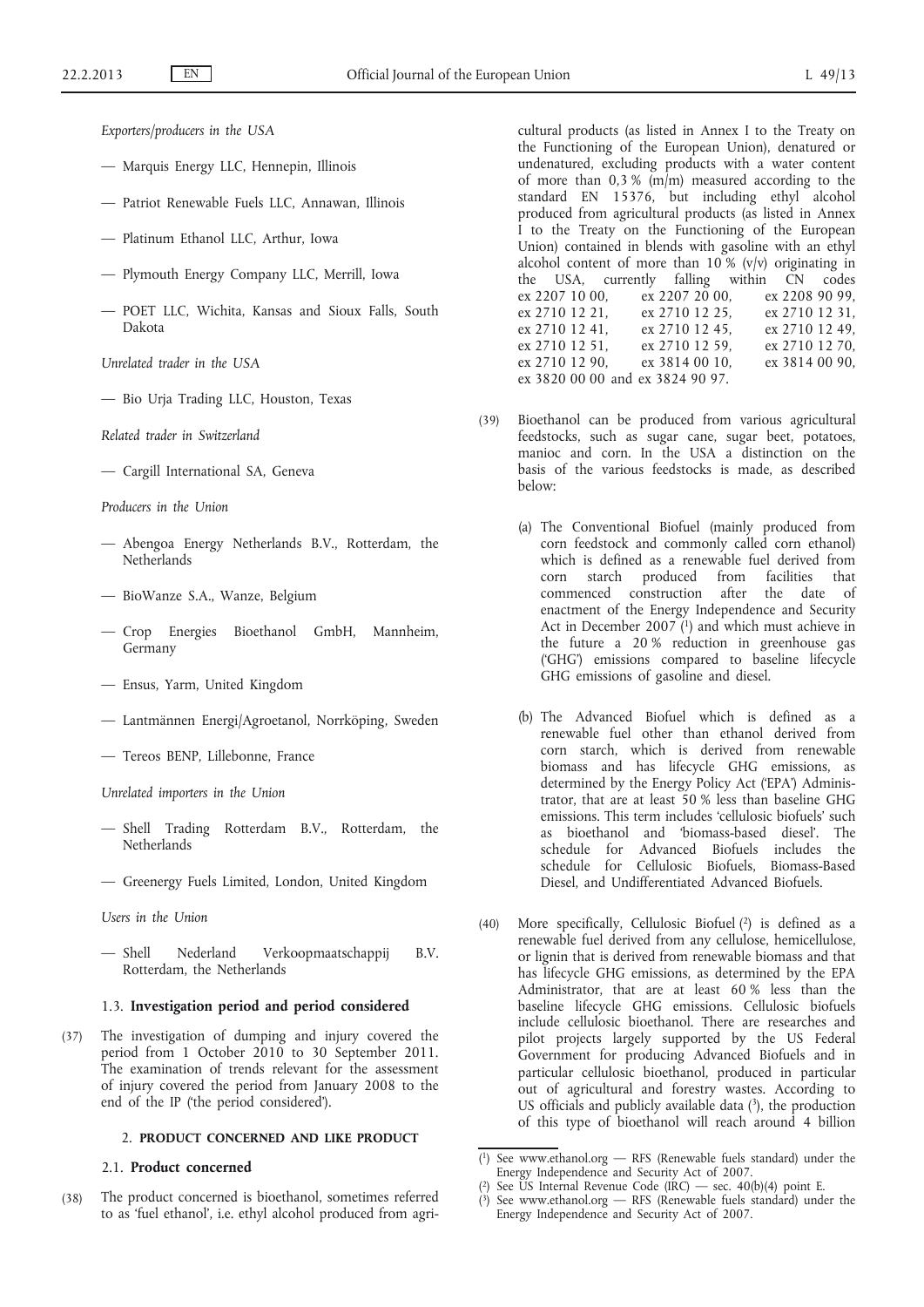litres in 2014 and more than 50 billion litres by 2021. Production of cellulosic bioethanol was negligible in the IP.

- (41) During the investigation period up to now corn has been the main feedstock used in the USA, while the main feedstock used in the Union is wheat.
- (42) The investigation showed that bioethanol is generally sold in its pure form to blenders/traders which blend (1) it with gasoline in particular to produce highlevel blends which are exported or sold on the domestic market for further blending and used for fuel consumption. Blending is not a very complex operation and may be accomplished by mixing the products in special tanks adding the desired percentages of bioethanol and gasoline.
- (43) To identify the various types of bioethanol, bioethanol blends or mixtures in use around the world, ethanol fuel mixtures have 'E' numbers which describe the percentage of ethanol fuel in the mixture by volume. For example, E85 is 85 % anhydrous ethanol and 15 % gasoline. Low ethanol blends, from E5 to E25, are also known as gasohol, though internationally the most common use of the term gasohol refers to the E10 blend. Blends of E10 or less have been used in more than twenty countries around the world by 2011, led by the USA, where almost all retail gasoline sold in 2010 was blended with 10 % of bioethanol.
- (44) The investigation showed that all types of bioethanol are considered to be biofuels under the current National Renewable Fuel Standard program (RFS1) established under the Energy Policy Act of 2005, which amended the Clean Air Act by establishing the first national renewable fuel standard. The U.S. Congress gave the US Environmental Protection Agency (EPA) the responsibility to coordinate with the US Department of Energy, the US Department of Agriculture, and stakeholders to design and implement this program.
- (45) As a result of their energy policy the USA became the largest worldwide producer of bioethanol as from 2005 accounting for 57,5 % of global production. In 2009, the requirements under the EPA ensured that at least 11 billion US gallons of renewable fuels were produced, in particular to keep up with the targets established by the Energy Independence and Security Act of 2007. The

large-scale production also allowed US producers to become exporter of bioethanol to other markets, including the Union.

- (46) Based on official sources, market and publicly available information (2), all types of bioethanol and bioethanol in blends, namely mixtures of bioethanol with mineral gasoline as explained in recital 43 above, which are produced in the USA and sold either in the USA or exported are considered to be bioethanol fuels and are part of a legislative package concerning energy efficiency and renewable energy and alternative fuels in the USA.
- (47) It has been found that all types of bioethanol and bioethanol in blends covered by this investigation, despite possible differences in terms of feedstock used for the production, or variances in the production process, have the same or very similar basic physical, chemical and technical characteristics and are used for the same purposes. The possible minor variations in the product concerned do not alter its basic definition, its characteristics or the perception that various parties have of it.
- (48) Some parties claimed that the definition of the product concerned was not clear, in particular because it did not allow for distinguishing the bioethanol for fuel applications from that destined for other applications. Hence, they claimed that the investigation should cover ethanol for all uses and ethanol from all sources, including synthetic ethanol that competes with bioethanol for industrial use.
- (49) Another party claimed the opposite, namely that the investigation should only cover bioethanol for fuel applications and that bioethanol for industrial use should thus be excluded.
- (50) In this context, it is noted that the product concerned should primarily be defined on the basis of its basic physical, technical and chemical characteristics and not its uses or applications. A product which has various applications may indeed have the same or similar basic characteristics notwithstanding its further use and in certain circumstances it may be necessary to deepen the analysis of the product definition and the product scope in the light of the specificity of the industry and the market.

<sup>(</sup> The investigation showed that to avail the alcohol mixture credit, as defined in Sec. 40(b)(3) of the IRC in the USA it sufficed to blend neat bioethanol with as little as 0,1 % of gasoline.

<sup>(</sup> 2) For instance: (a) the information published by the American Coalition for Ethanol (ACE) on the web; (b) the Energy Policy Act (EPA) of 2005, in particular P.L. 109-58; (c) the Energy Independence and Security Act of 2007 (P.L. 110-140, H.R.6) which amended and increased the Renewable Fuels Standard (RFS) requiring 9 billion gallons of renewable fuels use in 2008 and 13,9 billion gallons in 2011; (d) fact sheets issued by the US Department of Energy under the Clean cities actions etc.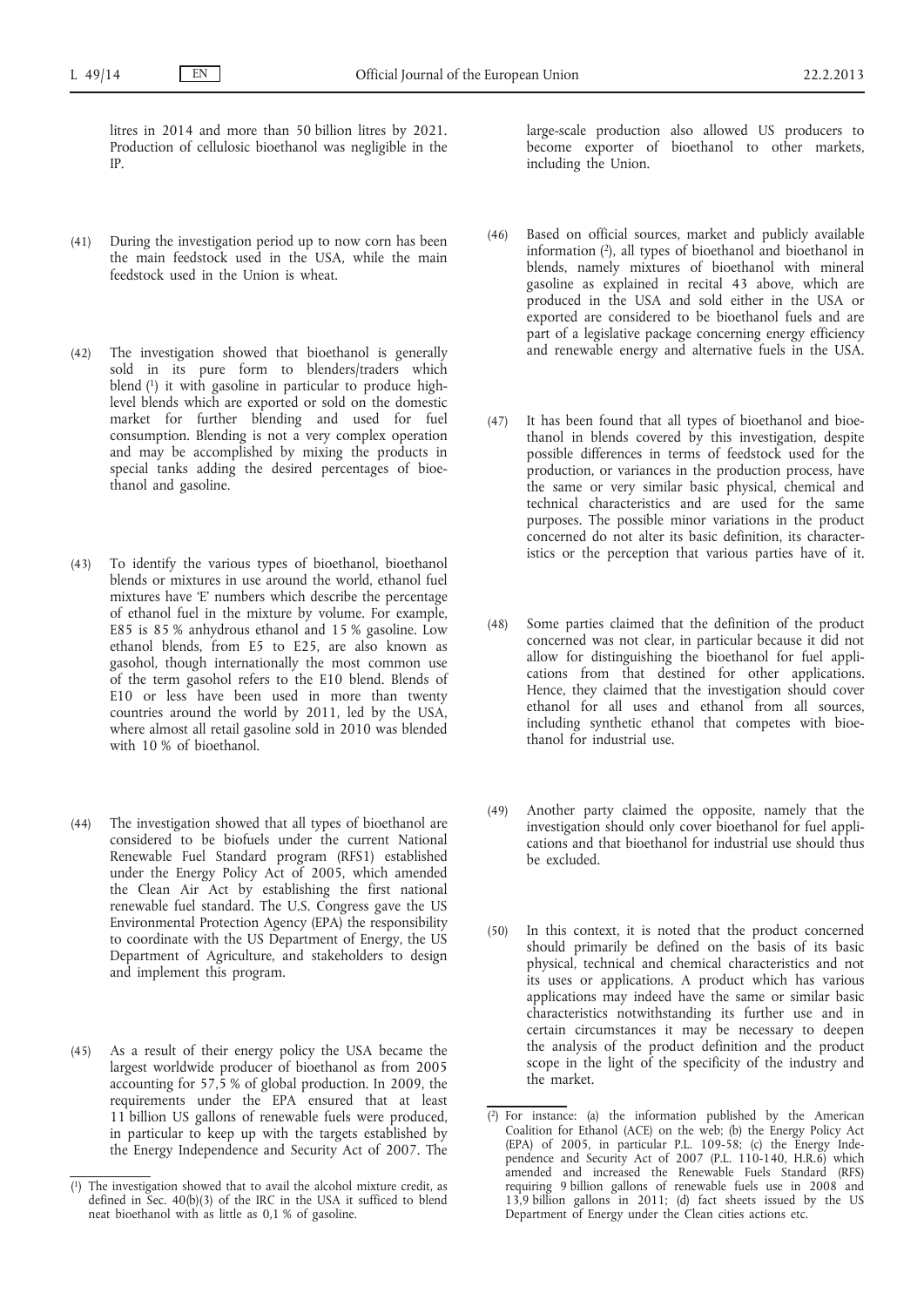- (51) In the present case, it was clear that the notice of initiation did not intend to cover synthetic ethanol in the product definition. Synthetic ethanol has different characteristics than bioethanol and does not correspond to the above criteria linked to the definition of the product concerned. There is no producer that focuses on the production of that product which took part in this investigation. Therefore, synthetic ethanol cannot be included in the definition of the product concerned and is outside the scope of the investigation. Contrary to the suggestion made by some parties, this clarification does not lead to a change in the scope of the investigation or the definition of the product concerned and did not have any impact on the quality of the data used.
- (52) Bioethanol for fuel application and bioethanol destined to other applications may have similar characteristics. However, during the investigation dumping was examined at the level of USA operators which produced or blended bioethanol for fuel application, namely bioethanol to be included in a fuel mixture. Similarly, the investigation of Union producers focussed on bioethanol destined to fuel applications and not for other uses. Hence, bioethanol destined to applications other than fuel should not be covered by the scope of this investigation.
- (53) The importers which will not use the imported USA bioethanol for fuel application have the possibility to make a declaration subject to the end use provisions as established by the Implementing provisions embedded in Articles 291 to 300 of the Union Customs Code (1).

#### 2.2. **Like product**

- (54) It was found that bioethanol manufactured by the Union industry and sold on the Union market have similar basic physical, chemical and technical characteristics when compared to bioethanol exported to the Union from the USA.
- (55) As described in recital 39 above, bioethanol can be produced from various feedstocks. However, the investigation did not point to the fact that the feedstock used would lead into any differences in the characteristics of the end-product. It was found that the product concerned produced in the USA in particular from corn and exported to the Union is interchangeable with that produced in particular from wheat and sold in the Union by Union producers. In addition, there are no significant differences, if any, in the uses and the perception by operators and users in the market concerning bioethanol.
- (56) It is therefore confirmed that bioethanol produced and sold in the Union and the product concerned exported

from the USA should be considered to be alike within the meaning of Article 1(4) of the basic Regulation.

- (57) Some of the sampled US producers claimed that the bioethanol produced and sold on the USA market is not like the product concerned, since it does not strictly correspond to the wording of the product description as laid out in the notice of initiation. Effectively, the types bioethanol sold on the USA market have a water content above the threshold of 0,3 % and corresponds to the USA standard (ASTM) rather than EN 15376.
- (58) However, the investigation showed that bioethanol produced for sales on the US market largely shares the same basic physical, chemical and technical characteristics as the product concerned. Article 1(4) of the basic Regulation stipulates that a like product should not necessarily be alike in all respects to the product concerned, but it could be a product that although not alike in all respects, has characteristics closely resembling those of the product concerned. This is the case for the bioethanol sold in the US market and the bioethanol exported to the Union. There are precedents where products were considered to be like the product concerned in spite of certain differences  $(2)$ .
- (59) It was therefore decided to reverse the provisional finding and consider that the ASTM bioethanol sold in the US market is a like product to the product concerned within the meaning of Article 1(4) of the basic Regulation.

#### 3. **DUMPING**

#### 3.1. **Introduction**

- (60) As explained in recitals 6 to 16 above, in order to investigate the possible existence of dumping, the investigation covered producers of bioethanol, on the one hand, and traders/blenders which were exporting the product concerned to the Union market, on the other hand.
- (61) Pursuant to Article 9(5) of the basic Regulation, the regulation imposing the duty shall specify the duty for each supplier or if that is impracticable, the duty for the supplying country concerned.
- (62) Certain producers claimed that it was possible to identify and trace their products when sold to US operators for export, in particular to the Union. They referred to the

<sup>(</sup> 1) Commission Regulation (EEC) No 2454/93 of 2 July 1993 laying down provisions for the implementation of Council Regulation (EEC) No 2913/92 establishing the Community Customs Code (OJ L 253, 11.10.1993, p. 1).

<sup>(</sup> 2) For instance, the Council Regulation (EC) No 2961/95 on persulphates holding that the Chinese product was 'like' the EU one in spite of quality differences in purity and iron content (OJ L 308, 21.12.1995, p. 61, recital 10). See also the ruling of the General Court in T-2/95, Industrie des Poudres Sphériques, where the Court held that 'the institutions could lawfully reach the conclusion that Chinese and Russian calcium metal were 'like' EU calcium metal, in spite of differences in oxygen content which made the EU product unsuitable for a particular specific application, representing 11 % of EU consumption (T-2/95 paras. 202-221)'. This point was not challenged on appeal  $(C-458/98)$ .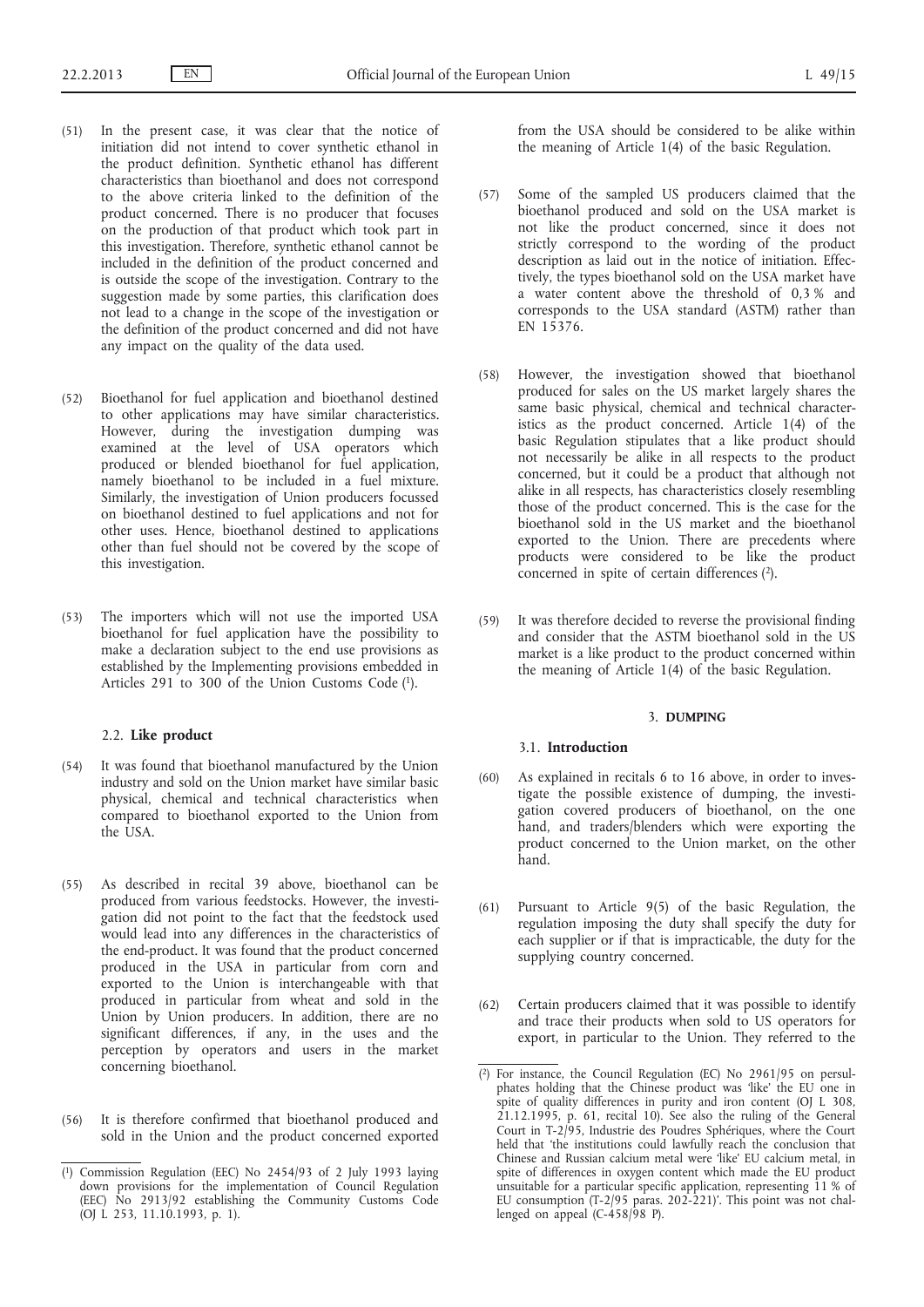certification process foreseen by the RED but they could not in particular make the link between their sales in the US market and the exports made by other operators to the EU. As mentioned in recital 12 above and 63 below, these producers were also not aware of the level of the export price to the Union.

- (63) In the present case it was found that the structure of the bioethanol industry and the way the product concerned was produced and sold in the US market and exported to the Union, made it impracticable to establish individual dumping margins for US producers. More specifically, the producers in the US sample did not export the product concerned to the Union and the investigated traders/ blenders sourced bioethanol from various producers, blended it and sold it in particular for export to the Union, hence, contrary to allegations made by the above parties, it was not possible to trace all purchases individually and compare the normal values with the relevant export prices and it is not possible to identify the producer at the moment of the export to the Union. In other words, each shipment made to the EU contains bioethanol produced by various US producers in the US and not only by the US sample. Moreover, the investigation also showed that the price level at which the US sample charged their US customers in the USA was not in line with the actual price paid or payable for the product concerned when exported to the Union.
- (64) Therefore, it is considered that a countrywide dumping margin should be established.

# 3.2. **Normal value**

- (65) For the determination of normal value in accordance with Article 2(2) of the basic Regulation, the Commission first established whether the domestic sales of the product concerned by the two cooperating traders/ blenders to independent customers were made in representative volumes, i.e. whether the total volume of such sales represented at least 5 % of the total export sales volume to the Union during the IP.
- (66) Given that the sales of the like product in the domestic market were made in sufficient quantity, normal value was determined on the basis of the price paid or payable to the two aforementioned traders/blenders, in the ordinary course of trade, by independent customers in the USA.

#### 3.3. **Export price**

(67) The cooperating traders/blenders provided data which allowed establishing an export price on the basis of their prices that are actually paid or payable in accordance with Article 2(8) of the basic Regulation. For those transactions for which the imports into the

Union were made through a related trading company, the export price was constructed on the basis of the first resale price of the related trader to independent customers in the Union, pursuant to Article  $2(9)$  of the basic Regulation.

- (68) As regard the sales made via the related trader located in Switzerland, selling, general and administrative costs (SG&A) and profit were not deducted from the export price as they were considered not to be costs between importation and resale in the Union. The investigation showed that the principal activity of the related trader consisted of cash management for the 'sugar' business unit to which biofuels belong and the hedging of the risks inherent in the agricultural business by concluding derivative contracts on both over the counter and organised financial markets.
- (69) Some US producers claimed that it is the institutions constant practice to take the exporter's sales price to the first independent customer as the export price to use for dumping calculations. In this case, this price would be the US producers' sales price to US unrelated traders/blenders. However, as mentioned in recitals 62 and 63 above, none of the US producers of bioethanol exported the product concerned to the Union and they were not aware of the level of the export price to the EU. Hence, their domestic price cannot be used as it is not an export price paid or payable for the product concerned in the Union. Their claim cannot therefore be accepted.

#### 3.4. **Comparison**

- (70) The comparison between the weighted average normal value and the weighted average export price per product type established for the cooperating traders/ blenders was made on an ex-works basis, taking into account, in accordance with Article 2(10) of the basic Regulation, differences in factors which were demonstrated to affect prices and price comparability. One trader/blender claims that the data on domestic sales was not representative. As the trader/blenders failed to provide data on all domestic sales, the calculation is based on the ones provided in the questionnaire and during the on-spot visit.
- (71) One trader/blender argues that the calculation of the domestic sales price should be based on spot market data from the NYMEX. The Commission considers that verified data from the two trader/blenders is more reliable.
- (72) For this purpose, due allowance in the form of adjustments was made for differences in transport, insurance, handling, loading and ancillary costs where applicable and justified.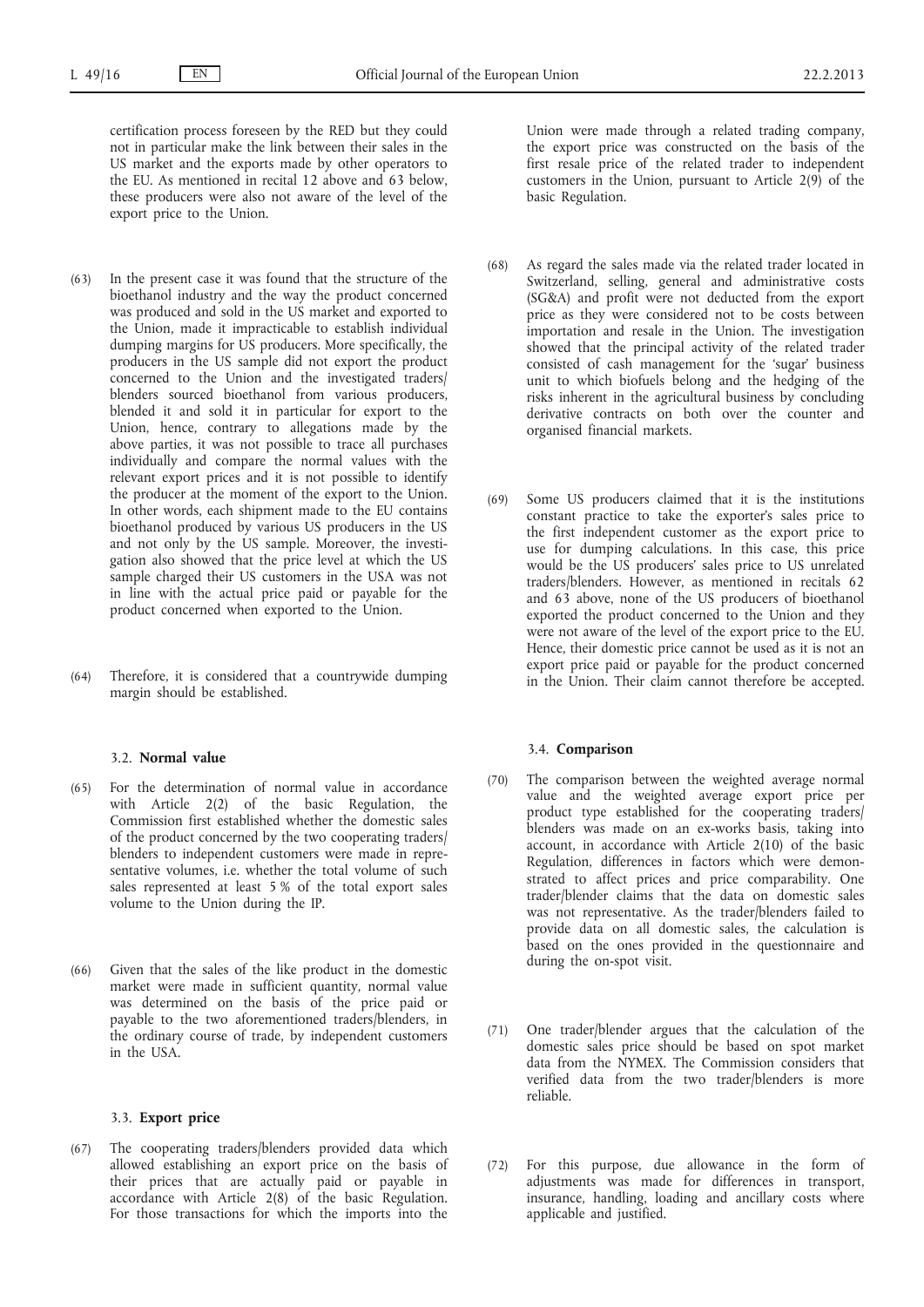(73) The product concerned and the like product present the particularity that traders/blenders have received a subsidy mainly in the form of excise tax credits during the IP on their sales of bioethanol blends. The method used to establish normal value and export price is a method where the actual sales prices, domestic and export of the said traders/blenders are fully taken into account. Hence, a comparison of sales made by traders/blenders in the US market and export prices of traders/blenders to the EU, in order to calculate the level of dumping on the product concerned, eliminates any possible impact the subsidy may have had on prices, since the subsidy equally affected both domestic and export sales during the IP. One trader/blender claimed that it had not received a subsidy for its domestic sales. However, it fails to provide proof for this claim; the claim is also difficult to reconcile with information provided by the US authorities on the use of the subsidy.

## 3.5. **Dumping**

- (74) As provided for in Article 2(11) of the basic Regulation, the weighted average normal value by product type was compared to the weighted average export price of the corresponding product type of the product concerned. Based on that comparison, the cooperating unrelated traders/blenders were found to have engaged in dumping practices.
- (75) The weighted average dumping margin of 9,5 % was established based on the aggregated data of the cooperating traders/blenders, and represents the countrywide dumping margin for the USA.
- (76) Some of the US producers included in the sample claimed that in the case of imposition of definitive anti-dumping measures, they expected to obtain their individual duty margin. In the light of the contents of recitals 6 to 16 and the reasoning in recitals 60 to 64 above, this claim cannot be accepted as the investigation confirmed that for these operators, in particular because they did not have any exports to the Union during the IP, it was not possible to trace their products when exported to the Union and they had generally no idea of the timing of the export and of the price paid or payable by Union importers, hence an export price and a dumping margin could not be reliably established for these producers.
- (77) Certain producers requested more information on the dumping calculations established for the two cooperating traders/blenders. However, it should be considered on the one hand that the information requested contains business secret information and cannot therefore be disclosed to other parties than the party concerned. On the other, it is constant practice of the institutions to

disclose the general method used to establish dumping to all parties for which no individual data was used in the calculations. This method was described in the general disclosure document sent to all parties.

#### 4. **INJURY**

#### 4.1. **Union production and Union industry**

(78) The Union production was established on the basis of a market report provided by the complainant during the investigation. The total Union production of the like product stated in this report was compared with the information provided by the 17 cooperating Union producers. A small difference of around 5 % was found between the two sets of data. This is explained by the fact that some relatively small non-cooperating Union producers did not submit production information. On this basis, the total Union production was estimated at 3,42 million tonnes during the IP. The Union producers accounting for the total Union production constitute the Union industry within the meaning of Articles 4(1) and 5(4) of the basic Regulation and will therefore be referred to as the 'Union Industry'.

#### 4.2. **Union consumption**

- (79) Union consumption was established on the basis of the total Union production of the Union industry, adding the volume of imports from third countries established on the basis of the best available statistics, whereas the stock variation and exports of the Union industry as reported by the Union industry were deducted. Some parties claimed that the statistics used to establish consumption were not complete because significant imports of bioethanol from other third countries, especially in the IP, were not taken into consideration. They also considered that the volume of imports from the US was overestimated by the Commission and that figures for consumption and market share were therefore unreliable.
- (80) These claims were analysed and cross-checked with the information available. Regarding the imports from other countries, the parties did not provide any evidence regarding the volumes of imports of the product concerned. Nevertheless, imports from other countries were taken into consideration in the estimation of the imports. For the volume of US imports, a clerical error was found in the estimation of US imports during the IP. Hence, the volume of imports has been reassessed and adjusted where necessary. However, this has no impact on the conclusions reached in the injury and causality assessments.
- (81) Regarding the imports of the product concerned, it should be underlined that there is no specific customs Combined Nomenclature codes for the product concerned. Moreover, the Combined Nomenclature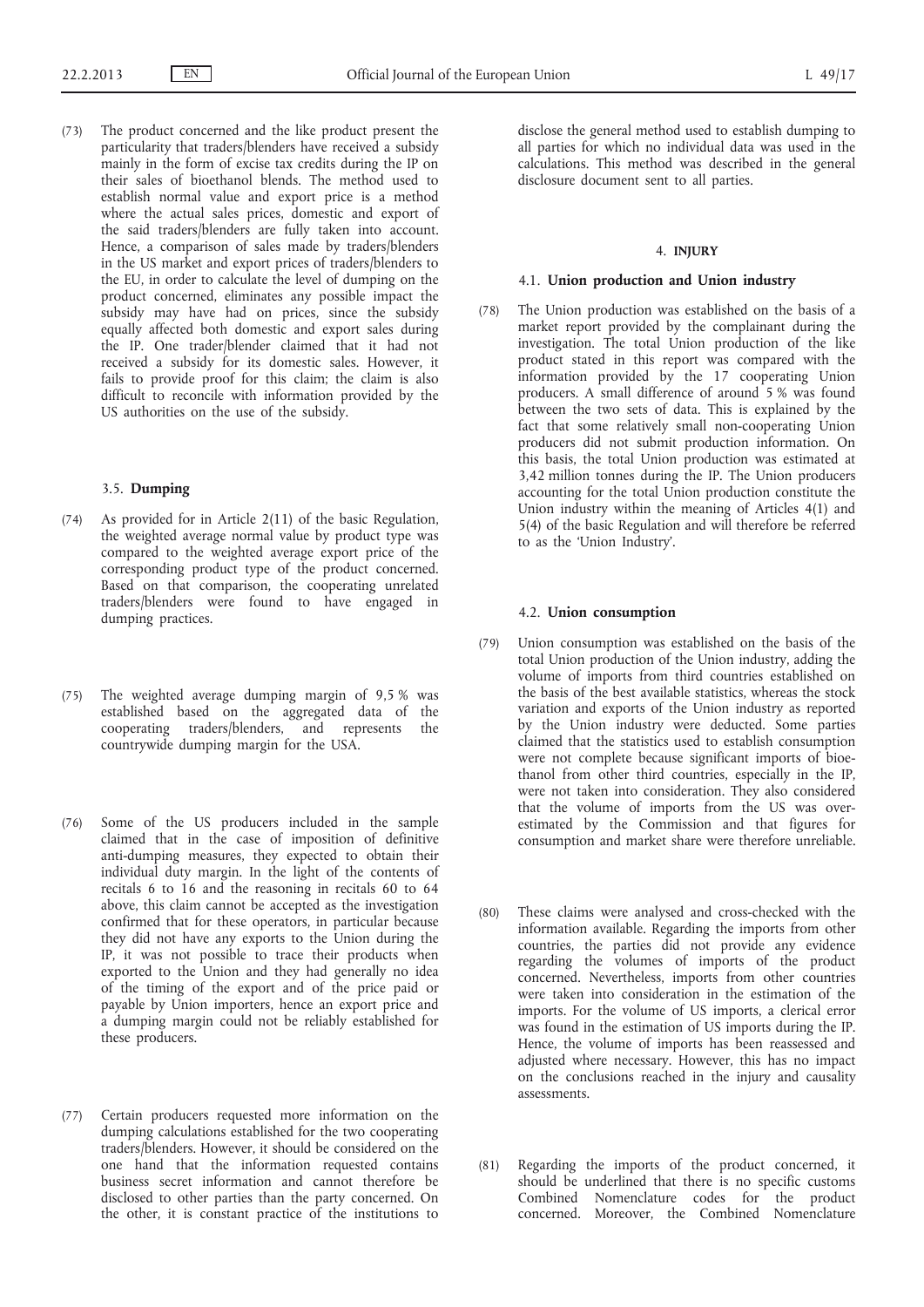codes where the product concerned can be declared to the customs authorities include other products in addition to the product concerned.

- (82) For the imports of bioethanol blends, the verified questionnaire responses of the unrelated importers have shown that most of the imports were declared at customs under the TARIC code 3824 90 97 99. However, the volume of imports cannot be obtained directly from Eurostat because this TARIC code includes various chemical products in addition to the product concerned.
- (83) Regarding the imports declared under the Combined Nomenclature codes 2207 10 00 and 2207 20 00, it was not possible to differentiate between the product concerned and other products not concerned by the investigation due to the absence of sufficient information regarding the product imported.
- (84) Therefore, in the absence of complete imports details retrievable from Eurostat, it was decided to use also other sources of information for the purpose of establishing the imports of the product concerned in the Union market.
- (85) In order to get the best estimate of the imports of the product concerned originating in the USA, it was considered that the most reliable basis were the statistics provided by the US International Trade Commission (ITC). The volumes of exports reported correspond to the US tariff codes 2207 10 60 and 2207 20 00.
- (86) A reasonable approach was adopted to estimate these imports and all the quantities reported by the US International Trade Commission were taken into consideration for establishing the US imports into the Union market.
- (87) The estimate concerning the imports in the Union originating from Brazil was based on the following sources of information: reports issued by the United Kingdom Renewable Fuels Agency for the imports in the United Kingdom; extractions of customs import detailed database provided by the Netherlands, Sweden and

Finland and by Eurostat. For the Netherlands, Sweden and Finland, the volume of imports was estimated on the basis of the importer and exporter names and the product description when available. To estimate these imports, a conservative approach was adopted. All the quantities reported were taken into consideration for the calculation of the imports.

- (88) Finally, Eurostat was also used to estimate the residual imports into the Union for the Member States other than those mentioned in recital 87 above. An adjustment to the import volumes was applied on the basis of the percentage of bioethanol used as fuel in the Union. The source of this adjustment can be found in the complaint. This percentage was obtained from the annual ethyl alcohol balance published by the European Commission (1). The percentage of bioethanol used for fuel in the Union was 54 % in 2008, 66 % in 2009, and 68 % in 2010. For the IP, the percentage of 2010 was used for the purpose of estimating the relevant imports made during the IP.
- (89) For the estimation of the imports from other origins, the sources of information used were Eurostat and the extractions of customs import detailed database provided by the Netherlands, Sweden and Finland. The same methodology as that used to establish Brazilian imports was used.
- (90) Regarding the calculation of the CIF average unit price for imports from the USA and from Brazil, the source of information is the extraction of customs import detailed database provided by the Netherlands, Sweden and Finland. And for the USA, also data from the verified unrelated importer questionnaire was used. For the USA, the CIF average prices for 2008 and 2009 were estimated on the basis of the average price reported by the US ITC for these years, expressed in relation with the CIF average price unit obtained for 2010.
- (91) The stock variation was established on the basis of the Union industry information provided by the complainant.
- (92) On this basis Union consumption was found to have developed as follows:

|                                                                                           | 2008          | 2009          | 2010          | IP            |
|-------------------------------------------------------------------------------------------|---------------|---------------|---------------|---------------|
| Total Union production (tonnes) (A)                                                       | 2 1 5 3 1 1 8 | 2 7 9 7 9 4 8 | 3 2 7 4 6 6 5 | 3 3 8 9 5 0 3 |
| Total imports from third countries<br>including the country concerned<br>$(hannes)$ $(B)$ | 1 252 705     | 1 1 3 0 7 0 3 | 859 605       | 1 0 3 1 2 2 6 |
| Total exports from Union industry to<br>non-EU countries (tonnes) (C)                     | 26 26 3       | 41 023        | 53 085        | 59 633        |

<sup>(</sup> 1) OJ C 225, 18.9.2009, p. 13, OJ C 176, 2.7.2010, p. 6, OJ C 236, 12.8.2011, p. 16.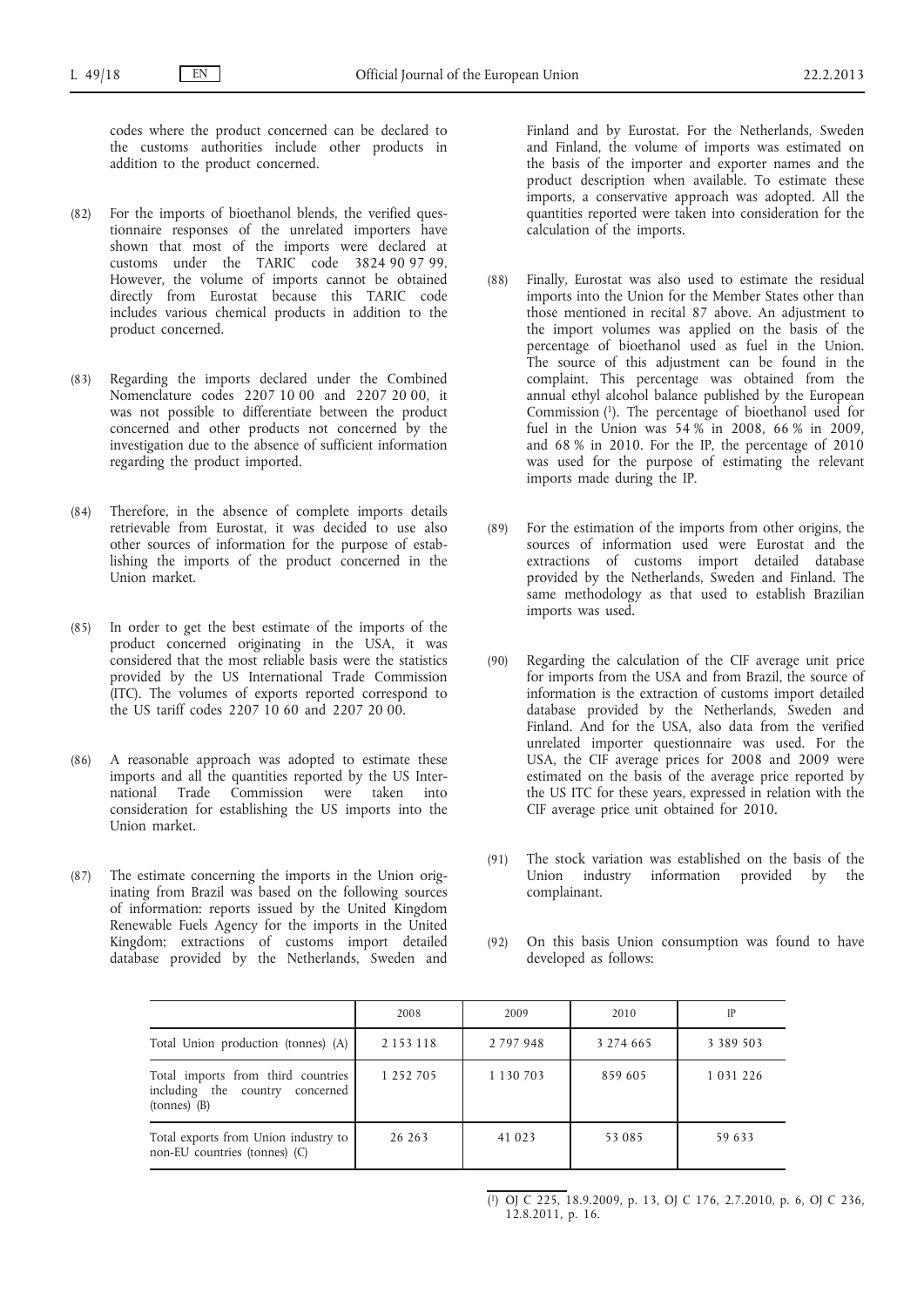|                                      | 2008          | 2009      | 2010          | IP            |
|--------------------------------------|---------------|-----------|---------------|---------------|
| Stock variation $(1)$ (tonnes) $(C)$ |               | 4 7 3 0   | $-8415$       | $-5458$       |
| Union Consumption (tonnes)           | 3 3 7 9 5 5 9 | 3 882 897 | 4 0 8 9 6 0 0 | 4 3 6 6 5 5 4 |
| Index: $2008 = 100$                  | 100           | 115       | 121           | 129           |

*Source: (A) market report, (B) Eurostat, the US International Trade Commission, the UK Renewable Fuels Agency and customs import database provided by the Netherlands, Sweden and Finland; (C) complaint, questionnaire replies from the sampled Union producers, Union industry information provided in the complaint.*

( 1) It is assumed that there was no stock variation in 2008.

(93) During the period considered, the Union consumption increased significantly, by 29 %. This increase was stimulated by the implementation of the Renewable Energies Directive (RED) in the Member States which established growth targets for the consumption of renewable energies.

#### 4.3. **Imports into the Union from the country concerned**

- 4.3.1. *Volume, market share and price of imports from the country concerned*
- (94) In terms of volume, market share and price, imports into the Union from the USA developed as follows during the period considered:

|                                                              | 2008   | 2009   | 2010    | IP      |
|--------------------------------------------------------------|--------|--------|---------|---------|
| Volume of imports<br>the<br>US A<br>from<br>$(hannes)$ $(A)$ | 63 406 | 53 332 | 348 868 | 686 185 |
| Index: $2008 = 100$                                          | 100    | 84     | 550     | 1082    |
| Market share (%)                                             | 1,9    | 1,4    | 8,5     | 15,7    |
| Index: $2008 = 100$                                          | 100    | 73     | 454     | 837     |
| in<br>Average price<br>$EUR/tonne$ (B)                       | 590,6  | 552,5  | 542,5   | 626,7   |
| Index: $2008 = 100$                                          | 100    | 94     | 92      | 106     |

*Source: (A) export volume declared by the US International Trade Commission, (B) Customs import database provided by the Netherlands, Sweden Finland and a verified unrelated importers' questionnaire reply.*

- (95) Imports from the USA significantly increased, in terms of volume, from 63 406 tonnes to 686 185 tonnes during the period considered. Similarly, the market share held by the US exporters in the Union significantly increased from 1,9 % to 15,7 % over this period.
- (96) Although the average US import prices increased by 6 % over the period considered, prices charged by US

exporters were consistently lower than the average Union producers' prices as explained in recital 117 below. This systematic price undercutting practiced by the US exporters explains the significant increase in market share they achieved over the period considered.

- 4.3.2. *Price undercutting of imports from the country concerned*
- (97) For the purpose of assessing any price undercutting during the IP, the weighted average sales prices per product type of the sampled Union producers charged to unrelated customers on the Union market, adjusted to an ex-works level, were compared to the corresponding weighted average prices per product type of the US exporters charged to the first independent customer on the Union market, established on a CIF basis. In order to allow a fair price comparison, the appropriate adjustments for the existing customs duties and postimportation costs were applied to the US price.
- (98) The results of this comparison, when expressed as a percentage of the sampled Union producers' sales prices during the investigation period, showed consistent price undercutting of 5,6 % on average. This price undercutting indicates the price pressure which was exerted by the imports from the country concerned on the Union market, in particular during the IP.

#### 4.4. **Economic situation of the Union industry**

4.4.1. *Preliminary remarks*

- (99) In accordance with Article 3(5) of the basic Regulation, the examination of the impact of the dumped imports on the Union industry included an evaluation of all economic indicators for an assessment of the state of the Union industry over the period considered.
- (100) The injury analysis with regard to macroeconomic data such as production, production capacity, capacity utilisation, sales volume, market share, growth, inventories, employment, productivity and magnitude of the dumping margin is based on the data of the Union industry as a whole from ePURE.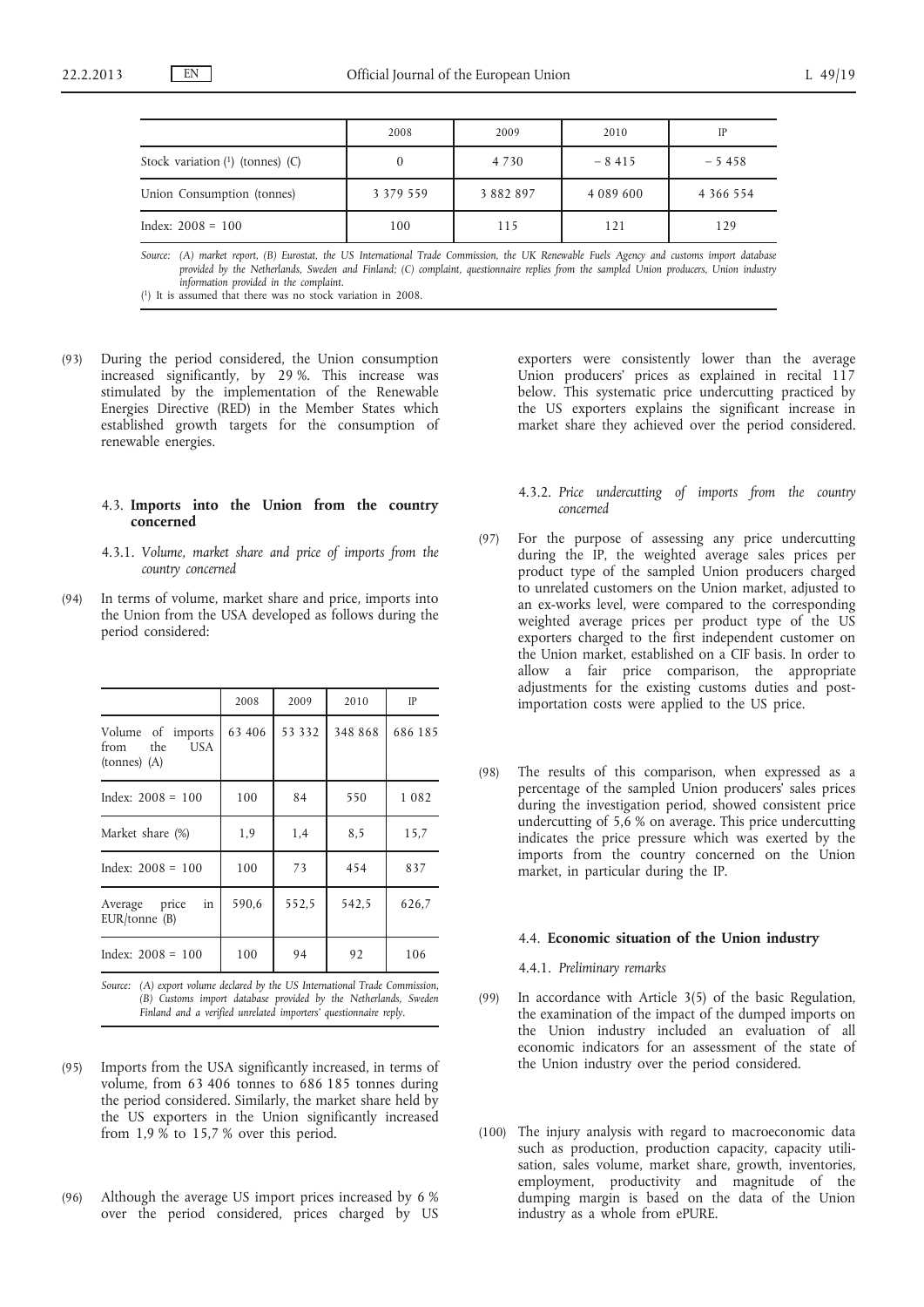- (101) The injury analysis with regards to microeconomic data such as prices, profitability, cash flow, investment, return on investment, ability to raise capital, wages and inventories have been established on the basis of data provided by the sampled Union producers through verified questionnaire replies.
- (102) The bioethanol industry is still in a start-up phase in the Union. Companies have recently invested in new production facilities or have expanded existing capacities

to meet the growing demand in the Union. The fact that new producers started production during the period considered led to positive developments for indicators such as production, production capacity, sales volume and employment.

(103) The investigation also showed that this type of industry needs a certain time, between two to three years from the moment of start-up, to reach normal levels of production.

|                                                                            | 2008          | 2009          | 2010      | <b>IP</b>     |
|----------------------------------------------------------------------------|---------------|---------------|-----------|---------------|
| Production volume (tonnes)                                                 | 2 1 5 3 1 1 8 | 2 7 9 7 9 4 8 | 3 274 665 | 3 3 8 9 5 0 3 |
| Index: $2008 = 100$                                                        | 100           | 130           | 152       | 157           |
| Production capacity (tonnes)                                               | 3 443 766     | 3 992 640     | 4 670 076 | 4734915       |
| $Index: 2008 = 100$                                                        | 100           | 116           | 136       | 137           |
| Capacity utilisation (%)                                                   | 63            | 70            | 70        | 72            |
| Index: $2008 = 100$                                                        | 100           | 112           | 112       | 114           |
| Source: based on data from the Union industry provided by the complainant. |               |               |           |               |

4.4.2. *Production, production capacity and capacity utilisation*

- (104) As a result of the RED, Union production grew significantly in the period considered, by around 57 %. From 2008 to 2010 the Union production increased by 36 % but subsequently, the growth rate slowed down significantly and was only 3,5 % in the IP compared to 2010.
- (105) Production capacity increased by 37 % during the period considered and followed a similar pattern as production.
- (106) Capacity utilisation increased by 14 % during the period considered and this increase was achieved in the beginning of the period considered. Given the start-up phase of certain Union producers in 2009, it was

expected that capacity utilisation would have increased further as producers normally need between two to three years from the start-up to reach normal levels of production, as explained in recital 103 above. This has however not been the case.

(107) The investigation thus confirmed that several companies in the EU started operation in the beginning or during the period considered due to the expected publication of the RED. This led to positive developments in particular for the above injury factors especially in the period up to 2010. But the situation in the Union market changed in coincidence with the surge of US dumped imports in 2010 and the growth in activity expected during the IP did not materialise.

|                                                                           | 2008    | 2009          | 2010      | IP            |
|---------------------------------------------------------------------------|---------|---------------|-----------|---------------|
| Sales volume (tonnes)                                                     | 2035367 | 2 6 5 0 5 2 6 | 3 117 410 | 3 2 2 9 3 2 6 |
| Index: $2008 = 100$                                                       | 100     | 130           | 152       | 159           |
| Market share (%)                                                          | 60,2    | 68,3          | 76,2      | 74,0          |
| Index: $2008 = 100$                                                       | 100     | 113           | 126       | 122           |
| Source: based on data from the Union industry provided by the complainant |         |               |           |               |

|  | 4.4.3. Sales volume and market share |  |  |
|--|--------------------------------------|--|--|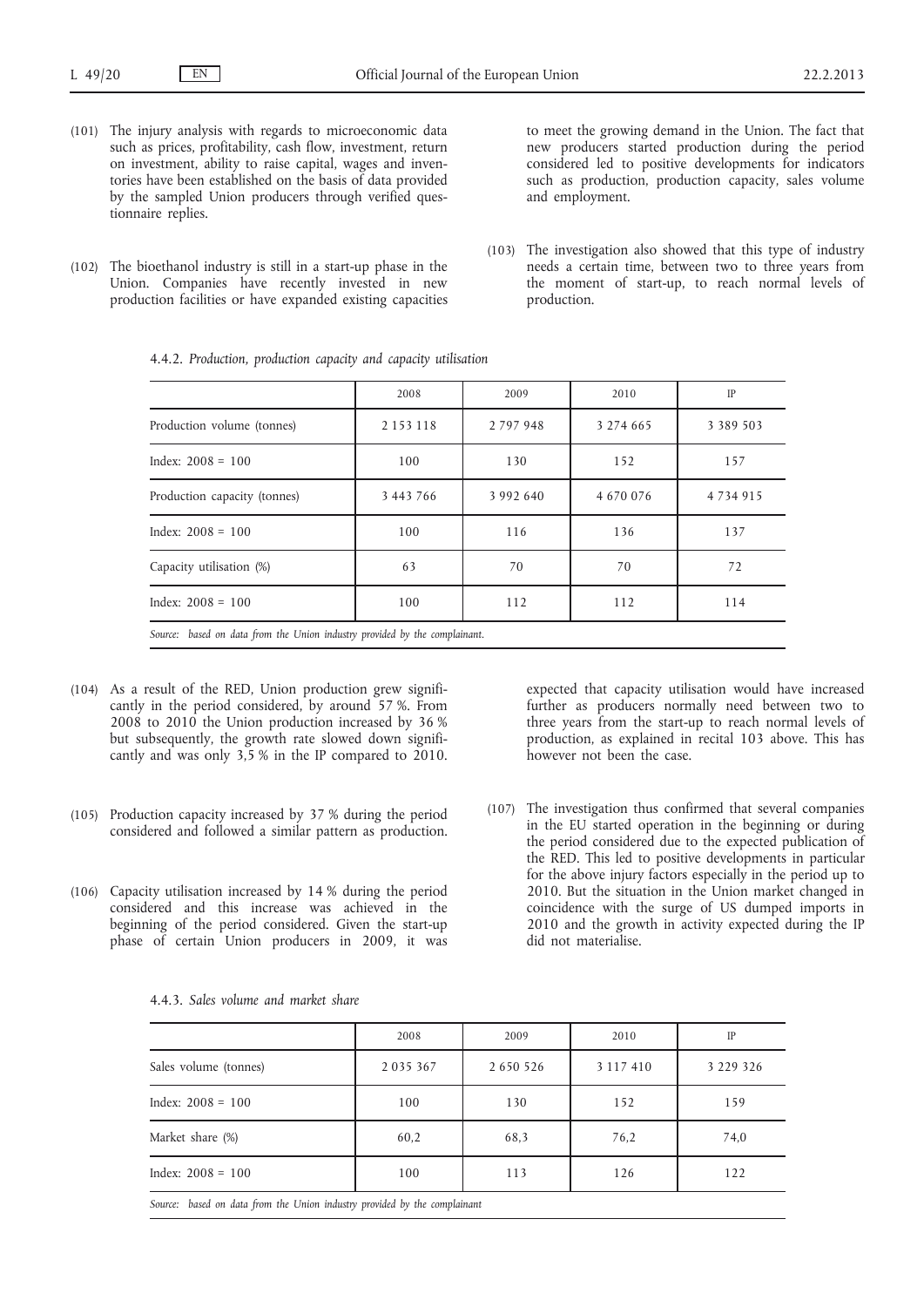- (108) Sales volume of the Union industry increased by 59 % and 13,8 percentage points of market share were gained during the period considered. Sales volume grew steadily between 2008 and 2010 but between 2010 and the IP the sales volume grew less than consumption which increased by 6,8 % in that period.
- (109) Similarly, the Union industry market share increased until 2010 but then decreased during the IP. In the period between 2010 and the IP, whilst the US imports almost doubled their market share, gaining 7,2 percentage points, the Union industry lost 2,2 percentage points.

# 4.4.4. *Growth*

- (110) Union consumption increased significantly during the period considered, by 29,2 %. Although sales volume and market share also increased during this period, the Union industry did not fully benefit from this growth in consumption, in particular as from 2010. From 2010 up to the IP, growth in sales volume of the Union industry slowed down and market share decreased compared to the previous years.
- (111) Some parties claimed that the growth pattern shown by certain indicators during the period considered do not reflect the situation of an injured industry. However, as explained above, the investigation showed that the slowdown of growth of the Union industry in 2010 and in the IP coincided with the surge of low-priced dumped imports from the USA.

|                                                                              | 2008    | 2009    | 2010    | IP      |
|------------------------------------------------------------------------------|---------|---------|---------|---------|
| Number of employees                                                          | 2 3 3 1 | 2 4 1 9 | 2 5 2 3 | 2 5 5 2 |
| Index: $2008 = 100$                                                          | 100     | 104     | 108     | 109     |
| Productivity<br>(unit/employee)                                              | 924     | 1 1 5 7 | 1 2 9 8 | 1 3 2 8 |
| Index: $2008 = 100$                                                          | 100     | 125     | 141     | 144     |
| based on data from the Union industry provided by the complainant<br>Source: |         |         |         |         |

4.4.5. *Employment and productivity*

(112) Employment increased by 9 % in the period considered. More specifically, it grew by 8 % from 2008 to 2010 but increased only marginally by 1 % during the IP. This trend reflects the trend for capacity and production in the Union.

(113) The productivity of the Union industry workforce was measured as the output per person employed in one year. It increased significantly over the period considered by 44 %, reflecting the learning effect and increase in efficiency during and after the start-up phase.

## 4.4.6. *Magnitude of the actual dumping margin*

(114) Given the volume, market share and prices of the dumped imports from the country concerned, the impact on the Union industry of the dumping margins established during the IP cannot be considered to be negligible.

## 4.4.7. *Recovering from the effects of past dumping*

(115) This issue is not relevant in this case due to the absence of past dumping effects.

4.4.8. *Average unit prices of the Union industry*

|                     | 2008   | 2009   | 2010   | IP     |
|---------------------|--------|--------|--------|--------|
| Unit prices (EUR)   | 702,59 | 634,88 | 657,41 | 768.59 |
| Index: $2008 = 100$ | 100    | 90     | 94     | 109    |

*Source: questionnaire replies of sampled Union producers.*

- (116) Prices of the Union industry increased overall by 9 % during the period considered. They decreased in 2009 as compared to 2008 but then steadily increased until the end of the IP. However, the investigation showed that the price increases were not sufficient to allow the Union Industry to cover its costs. The gap between the sale prices and the costs further increased in particular during the IP. This situation coincides with the increased presence of low-priced US dumped imports in the Union market.
- (117) The investigation showed that Union industry's prices remained higher (up to 23 %) than those of the dumped imports from the USA over the period considered.

4.4.9. *Profitability, cash flow, investments, return on investment and ability to raise capital*

|                             | 2008        | 2009      | 2010        | IP          |
|-----------------------------|-------------|-----------|-------------|-------------|
| Net profit before tax (EUR) | $-33305225$ | 1 343 823 | $-33932738$ | $-82070168$ |
| Index: $2008 = -100$        | $-100$      |           | $-102$      | $-246$      |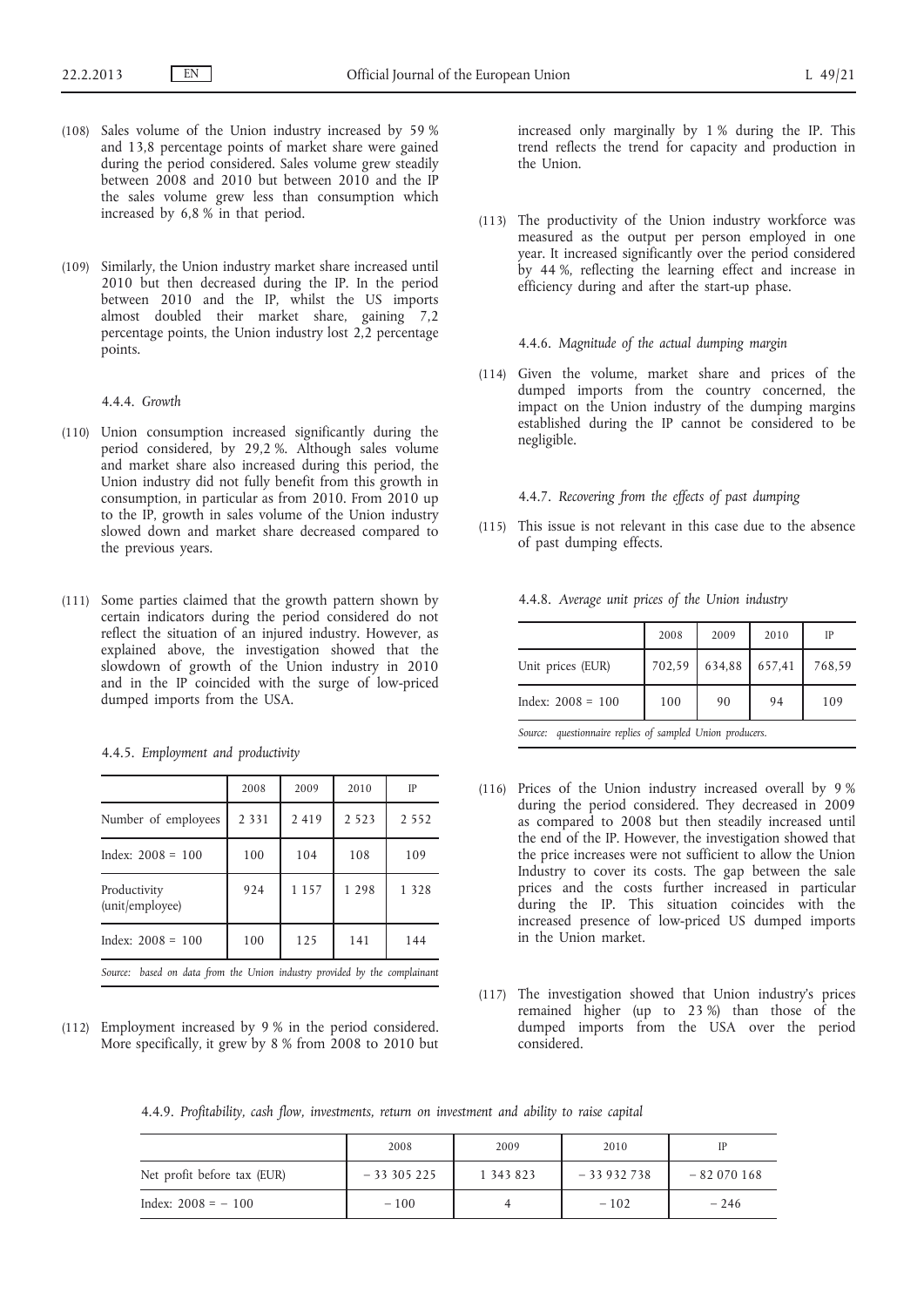|                                                          | 2008        | 2009                    | 2010       | IP         |
|----------------------------------------------------------|-------------|-------------------------|------------|------------|
| Profitability of Union sales (% of net<br>sales)         | $-11,65$    | 0,33                    | $-5,72$    | $-9,74$    |
| Index: $2008 = -100$                                     | $-100$      | $\overline{\mathbf{3}}$ | $-49$      | $-84$      |
| Cash flow (EUR)                                          | $-2528061$  | 34 783 260              | 48 733 697 | 36 832 646 |
| Index: $2008 = -100$                                     | $-100$      | 1 3 7 6                 | 1928       | 1457       |
| Cash flow in % of Union Sales to<br>unrelated parties    | $-0.9$      | 8,7                     | 8,2        | 4,4        |
| Index: $2008 = -100$                                     | $-100$      | 980                     | 930        | 494        |
| Investments (EUR)                                        | 330 441 830 | 86 279 988              | 38 710 739 | 23 018 175 |
| Index: $2008 = 100$                                      | 100         | 26                      | 12         | 7          |
| Return on investment (%)                                 | $-10$       | $\overline{2}$          | $-88$      | $-357$     |
| Index: $2008 = -100$                                     | $-100$      | 15                      | $-870$     | $-3538$    |
| Source: Questionnaire replies of sampled Union producers |             |                         |            |            |

- (118) Profitability of the Union industry was established both in absolute amounts (net profit before tax) and by expressing the pre-tax net profit or loss as a percentage of the turnover of the sales of the like product. The profitability of the Union industry has been negative during the period considered with the exception of 2009, when the companies in the sample managed to break even.
- (119) Return on investments followed a similar pattern, staying well behind the necessary returns to allow the Union industry to survive.
- (120) Cash flow was negative in 2008 and improved in 2009 and 2010. During the IP, however, cash flow started to decrease again, reflecting a worsening in the Union industry's ability to self-finance its activities.
- (121) The evolution of profitability, cash flow and return on investment during the period considered limited the ability of the Union industry to invest in its activities and undermined its development as clearly demonstrated by the 93 % decrease in investments over this period.

|                                                          | 2008       | 2009       | 2010       | IP         |
|----------------------------------------------------------|------------|------------|------------|------------|
| Wages (EUR)                                              | 45 066 253 | 57 253 228 | 68 711 959 | 76 030 008 |
| Average labour costs per employee<br>(EUR)               | 75 691     | 81 233     | 88 638     | 99 646     |
| Index: $2008 = 100$                                      | 100        | 107        | 117        | 132        |
| Source: Questionnaire replies of sampled Union producers |            |            |            |            |

|  | 4.4.10. Wages |  |
|--|---------------|--|
|--|---------------|--|

(122) Wages increased by 32 % over the period considered, reflecting the productivity gains of the employees.

4.4.11. *Inventories*

|                                                          | 2008     | 2009    | 2010   | IP     |
|----------------------------------------------------------|----------|---------|--------|--------|
| Closing stocks (tonnes)                                  | 34 5 8 5 | 24 0 22 | 38 649 | 31 408 |
| Index: $2008 = 100$                                      | 100      | 69      | 112    | 91     |
| Stock in relation to production (%)                      | 8,3      | 3,5     | 3,8    | 2,5    |
| Source: Questionnaire replies of sampled Union producers |          |         |        |        |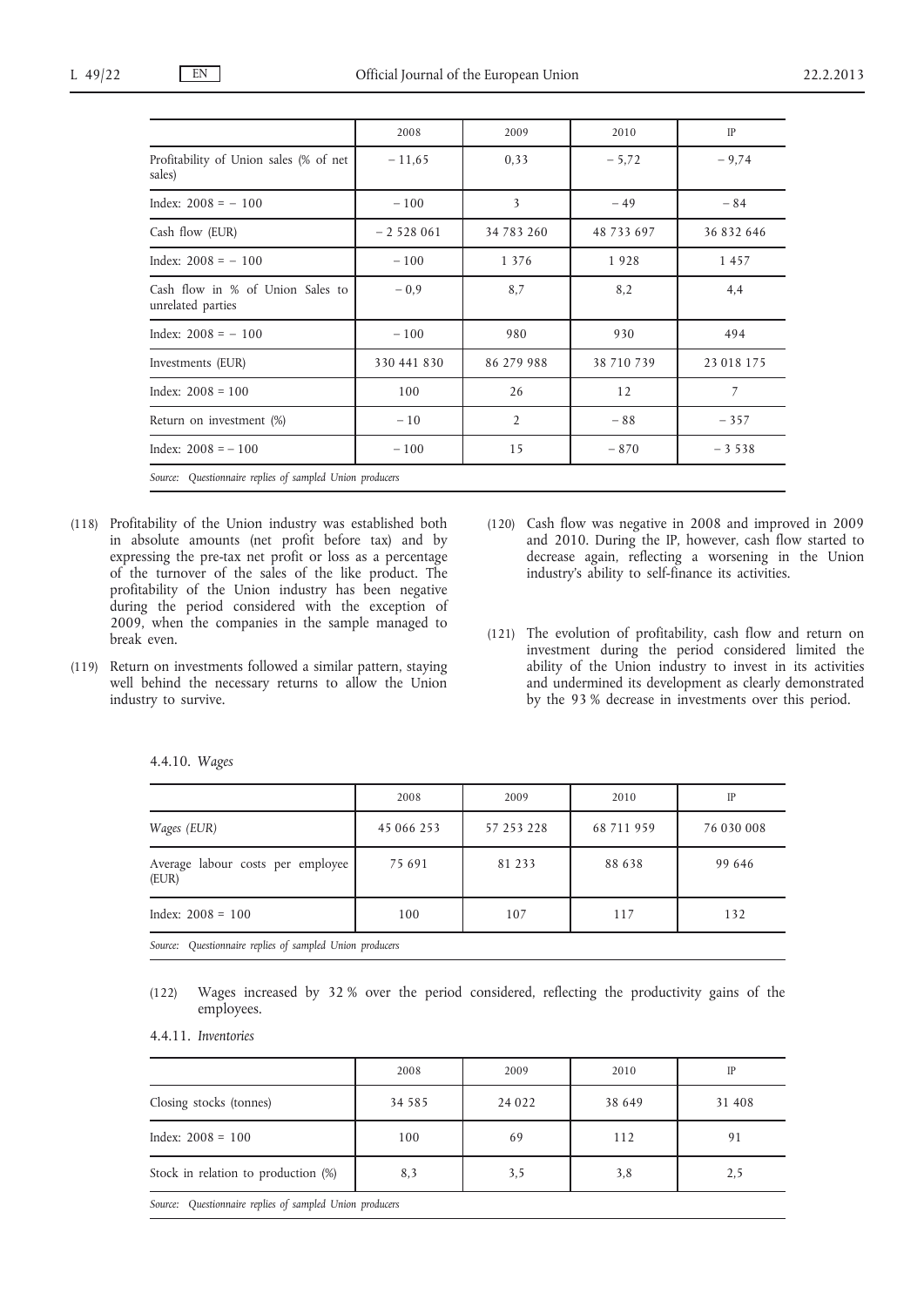(123) Stock levels slightly decreased during the period considered.

## 4.5. **Conclusion on injury**

- (124) The investigation has shown that the surge in low-priced dumped imports in the Union market occurred in 2010 and in particular during the IP. In that period, certain injury indicators pertaining to the economic situation of the Union industry improved, but the growth was not in line with the increase in consumption during the period considered and the improvements were thus not sufficient to allow the Union industry to develop its activities.
- (125) As is normal in a new and growing activity, certain indicators, such as sales volume, production, and capacity utilisation showed a positive trend during the period considered. This is explained by the fact that new Union producers entered the market in that period. Nevertheless, the investigation showed that the situation in the Union market, as from 2010 when the surge of low-priced imports occurred, did not allow Union producers to reach a sufficient activity and price level in order to develop and to sustain the important investments made in the period considered.
- (126) It was found that the low-priced imports constantly undercut the prices of the Union industry. The level of prices did not allow that industry to cover its costs and realise the cash flow and profits, which are necessary to develop the activities.
- (127) Indeed, the injury indicators related to the financial performance of the Union industry, such as profitability, cash flow and return on investment deteriorated or remained far below the normal level. This seriously affected the Union industry's ability to raise capital and to further invest in its activities.
- (128) In the light of the foregoing, it was considered that the Union industry suffered material injury during the IP within the meaning of Article 3(5) of the basic Regulation.

## 5. **CAUSATION**

## 5.1. **Introduction**

(129) In accordance with Article 3(5) and (6) of the basic antidumping Regulation, it was examined whether the dumped imports of the product concerned originating in the country concerned caused injury to the Union industry; Known factors other than the dumped imports, which could at the same time be injuring the Union industry, were also examined to ensure that possible injury caused by these other factors was not attributed to the dumped imports.

#### 5.2. **Effect of the dumped imports**

- (130) As mentioned above, Union consumption grew substantially during the period considered, by 29,2 %. However, the dumped imports from the country concerned significantly increased in volume, i.e. from 1,9 % share of the Union market at the beginning of the period considered to 15,7 % during the IP. This clearly exerted pressure on the Union industry, particularly from 2010 until the end of the IP, when these imports more than doubled. From 2010, and in particular during the IP, large volumes of low-priced imports from the USA were present on the Union market and were undercutting the prices of the Union industry. This situation did not allow the industry to develop as expected during the IP.
- (131) Some parties have argued that the situation of the Union industry improved precisely from 2010 to the IP, coinciding with the doubling of imports from the USA. As explained above in recitals 102 and 107, the fact that many Union producers started to enter the market during the period considered led to positive trends in certain injury factors, such as production and sales volume. However, the Union industry lost market share in the IP compared to 2010 while at the same time the Union market experienced the highest increase of US dumped imports. The existence of price undercutting and price pressure led to the deterioration of the general financial situation, in particular the profitability, of the Union industry.
- (132) The low-priced imports thus have played a significant role in the material injury suffered by the Union industry during the IP.

## 5.3. **Effect of other factors**

(133) The following known factors, other than the dumped imports, which might have injured the Union industry, were examined to ensure that any injury caused by those factors was not attributed to the dumped imports: the imports from other countries, the export performance of the Union industry, the impact of the economic crisis and other factors such as the raw material prices fluctuations, development of demand and alleged internal problems of companies in the Union industry.

# 5.3.1. *Imports from other countries (Brazil)*

(134) According to the information available, apart from Brazil, there was no other country exporting the product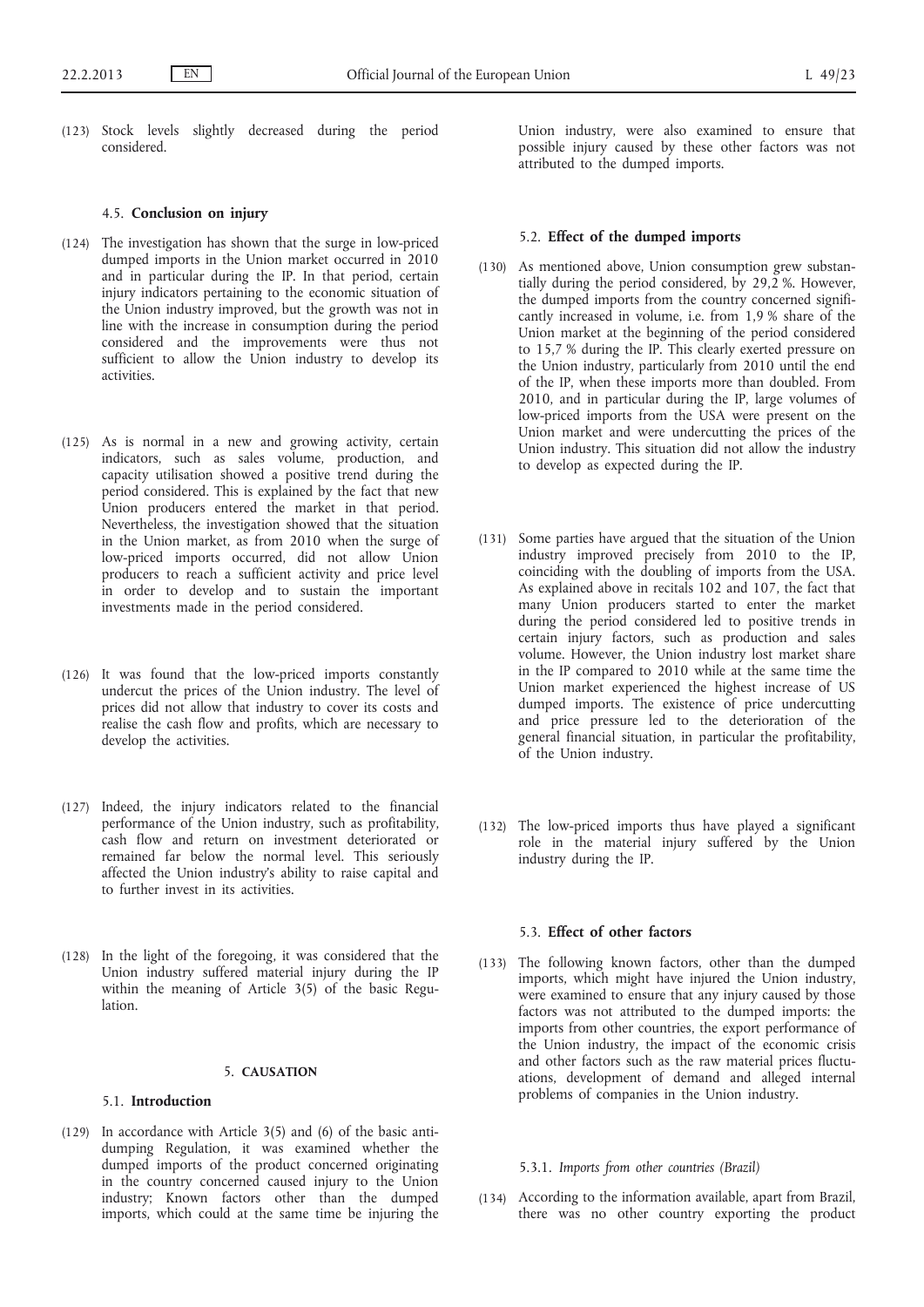concerned to the Union in significant quantities in the period considered. In terms of prices, Brazilian import prices have remained well below those of the Union producers'. However, imports from Brazil, clearly showed a decreasing trend in volume  $(-81\%)$ , and market share (– 25,8 %) during the period considered. In consequence, since the import volumes were reduced to such a low level during the IP, they cannot be considered to have broken the causal link between the low-priced imports from the USA and the injury of the Union industry during the IP.

|                                                               | 2008    | 2009    | 2010    | IP      |
|---------------------------------------------------------------|---------|---------|---------|---------|
| Volume of<br>imports origi-<br>nating from<br>Brazil (tonnes) | 1022980 | 884 020 | 396 249 | 195 342 |
| Index: $2008 =$<br>100                                        | 100     | 86      | 39      | 19      |
| Market share of<br>imports from<br>Brazil (%)                 | 30,3    | 22,8    | 9,7     | 4,5     |
| CIF average unit<br>price<br>(EUR/tonne of<br>imports)        | 560,8   | 496,2   | 580,8   | 622,4   |
| Index: $2008 =$<br>100                                        | 100     | 88      | 104     | 111     |

*Source: Eurostat, the UK Renewable Fuels Agency, customs import database provided by the Netherlands, Sweden and Finland and the complaint.*

- (135) Parties claimed that imports from Brazil remained above the *de minimis* level throughout the period considered, and that they were made at dumped prices on the Union market. They further argued that imports from the USA, only replaced the market share left by the Brazilian imports. The imports from the USA can therefore allegedly not be considered to be the cause of the material injury of the Union industry.
- (136) As explained above, Brazilian imports decreased significantly in the period considered. Their market share decreased from 30,3 % to 4,5 % at a time when consumption significantly increased. Given the price level practiced by Brazilian exporters in the Union market, it cannot be excluded that the presence of Brazilian bioethanol contributed to some extent to the injury of the Union industry. However, it is considered that these imports were reduced to such a level during the IP that they cannot be regarded as a major cause of that injury. Indeed, in period between 2010 and the IP, whilst imports from Brazil decrease by about 200 000 tonnes, the dumped imports from the USA increased by

over 330 000 tonnes. It is thus considered that the presence of the Brazilian bioethanol in the Union market, in particular during the IP, cannot be such as to break the causal link established between the dumped imports from the USA and the injurious situation of the Union industry in that period.

5.3.2. *Export performance of the Union industry*

|                                                                        | 2008 | 2009                 | 2010 | IP     |
|------------------------------------------------------------------------|------|----------------------|------|--------|
| Sales volume for<br>export (tonnes)                                    |      | 26 263 41 023 53 085 |      | 59 633 |
| Source: Complaint and questionnaire replies of sampled Union producers |      |                      |      |        |

(137) The investigation showed that small volumes of bioethanol were exported by the Union industry during the IP at prices largely above those practiced on the Union market. This has led to the conclusion that the export performance is not a factor that broke the causal link between the injury suffered by the Union industry and the dumped imports from the country concerned.

5.3.3. *The impact of the economic crisis*

- (138) The economic crisis was not found to have had a negative impact on the Union industry. Consumption of bioethanol in the Union experienced its biggest increase in 2009, the year generally considered to be the worst year of the economic crisis. In the same period, production and sales by Union producers also increased.
- (139) Based on the above, it is considered that the economic crisis did not break the causal link between the lowpriced imports from the country concerned and the material injury suffered by the Union industry.

#### 5.3.4. *Other factors*

- (140) Parties have also mentioned other factors that could have broken the causal link such as the fluctuation of the raw material prices, the development of demand which was lower than expected, a regulatory framework in the Union that allegedly plays against Union producers and certain alleged internal problems of Union producers.
- (141) Regarding the fluctuations in the raw material prices, both prices of corn and wheat were found to be volatile during the period considered. The investigation showed that most producers however hedge this risk through a specific price setting mechanism with their suppliers or through the financial markets. Hence even if prices of feedstock did differ in particular from 2008 until 2010, when the price for corn was lower than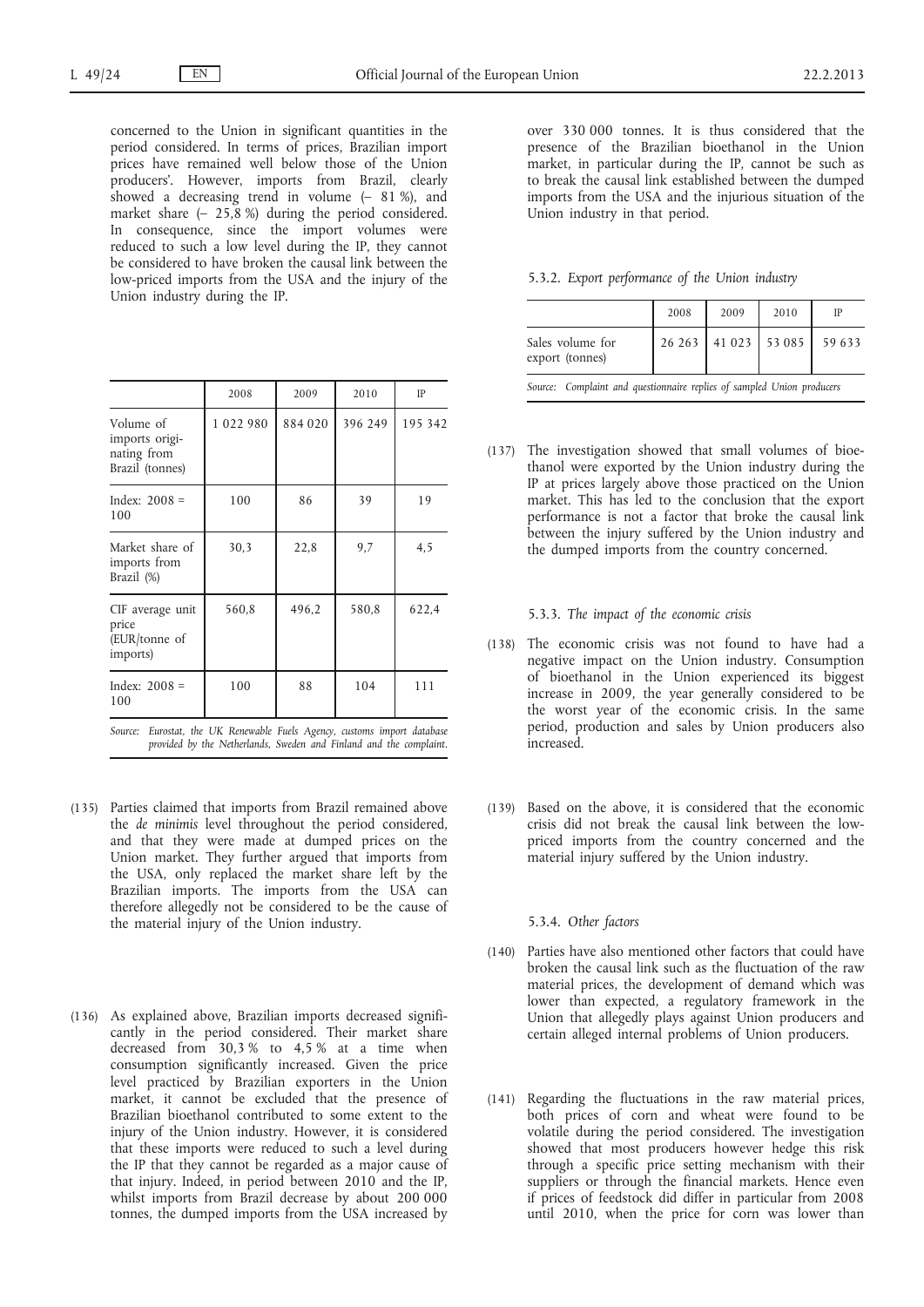the price of wheat, feedstock prices in the second half of the IP were more or less the same. This indicates that any price difference is reduced to a minimum and is not of a lasting nature.

- (142) Some parties have claimed that the implementation of the RED in Member States has been too slow and that consumption lagged behind the targets established by the mentioned Directive. But, even if initial targets were not fully met within the period considered the fact that consumption has grown significantly, namely by 29,2 %, in that period is a positive factor that cannot be ignored in the analysis. In any event, the alleged slow implementation of the RED cannot justify the presence of high volumes of low-priced dumped imports in the Union market undercutting the prices of the Union industry and causing injury to that industry. Hence, the claim is rejected.
- (143) Parties have also argued that the Union industry alone could not meet Union demand as a result of regulatory uncertainty and that the system of certification is very slow and thus undermine the benefits for the certified Union producers. Some parties have finally argued that the fact that many Union producers suffered internal problems during the period considered explains any injury they suffered. These claims were however not substantiated and the investigation did not confirm that these claims were founded. Nevertheless, it should be pointed out that the investigation showed that any alleged low level of the Union production was mainly justified by a low level of sales prices in the Union market which was largely affected by the surge of lowpriced US dumped imports undercutting the Union producers' prices, in particular during the IP. It appeared that EU producers had no other choice than stopping production as prices did not even allow them to cover the cost of the raw material in particular during the IP. Hence, the above unsubstantiated claims are not such as to break the causal link between the dumped imports and the injurious situation of the Union industry during the IP.
- (144) It is thus concluded that all the above factors could not break the causal link between the injury suffered by the Union industry and the dumped imports from the USA.
- (145) Parties finally mention the fact that during the IP, a considerable number of imports were declared under CN heading 3824, attracting a low customs duty. After the end of the IP, the level of the respective customs duty was raised. They consider that the injury was caused by the low customs duty, and not by dumping. In this regard, it suffices to say that customs duties may

change at any time, and that this argument therefore cannot put into question the presence of injury during the investigation period.

#### 5.4. **Conclusion on causation**

- (146) The above analysis demonstrated that there was a substantial increase in the volume and market share of the low-priced imports originating in the country concerned over the period considered. In addition, it was found that the prices of these imports were below the prices charged by the Union industry on the Union market.
- (147) This increase in volume and market share of the lowpriced imports from the country concerned coincided with an overall and continuous increase of consumption in the Union and also with negative results of the Union industry during the period considered. The exporters from the country concerned managed to increase their market share by systematically undercutting Union industry's prices. At the same time, the Union industry was not able to reach sustained positive levels of profitability despite its increase in activity.
- (148) The examination of the other known factors which could have caused injury to the Union industry revealed that these factors do not appear to be such as to break the causal link established between the dumped imports from the country concerned and the injury suffered by the Union industry.
- (149) Based on the above analysis, which has properly distinguished and separated the effects of all known factors on the situation of the Union industry from the injurious effects of the dumped imports, it was concluded that the dumped imports from the USA have caused material injury to the Union industry within the meaning of Article 3(5) of the basic Regulation.

#### 6. **UNION INTEREST**

#### 6.1. **Preliminary remark**

(150) In accordance with Article 21 of the basic Regulation, it was examined whether, despite the conclusion on injury caused by the dumped imports from the country concerned, compelling reasons existed for concluding that it was not in the Union interest to adopt antidumping measures in this particular case. The analysis of the Union interest was based on an appreciation of all the various interests involved, including those of the Union industry, importers and users of the product concerned.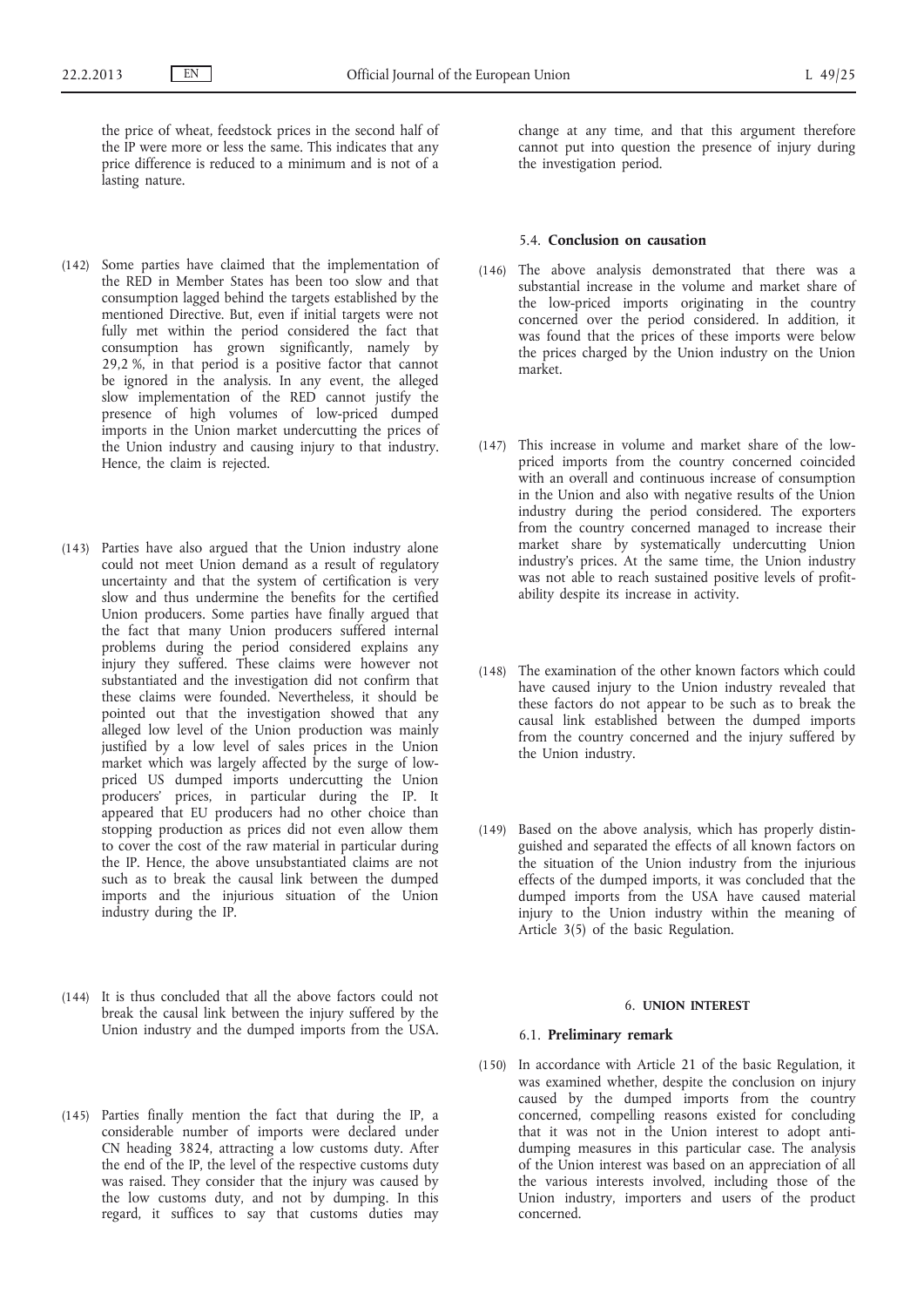## 6.2. **Interest of the Union industry**

- (151) The investigation has shown that the Union industry suffered material injury caused by the dumped imports from the USA. In the absence of measures to correct the trade distorting effects of these imports, a further deterioration in the Union industry's economic situation appears to be very likely.
- (152) It is expected that the imposition of anti-dumping duties will restore effective trade conditions on the Union market, allowing the Union industry's prices to reflect its cost of production. It can be expected that the imposition of measures would also enable the Union industry to increase sales volume and thus gain the market share lost due to the presence of dumped imports. This in turn will have a further positive impact on its financial situation and profitability.
- (153) It was therefore concluded that the imposition of antidumping measures on imports of the product concerned originating in the USA would not be against the interest of the Union industry.

## 6.3. **Interest of importers**

- (154) Two companies sent responses to the questionnaire intended for unrelated importers in the Union. Verification visits took place at the premises of these cooperating importers. For both companies visited, the bioethanol business constitutes only a small part of their total turnover (less than 5 %). In addition, they both indicated that they would be able to pass on any price increase to their customers, the users.
- (155) Based on the information available, it was concluded that the imposition of measures would not have a significant negative impact on the importers.

## 6.4. **Interest of users**

- (156) Four companies sent responses to the questionnaire intended for users in the Union. Verification visits took place at the premises of one of them.
- (157) For the company visited, the bioethanol business represents a small part of its turnover, less than 5 %. The company has made an impact assessment considering a blend of E5 and calculated that a duty of 100 EUR/m<sup>3</sup> would result in a price increase of 0,005 EUR/litre at the pump.
- (158) As concerns the other three users, on the basis of data contained in their questionnaire replies, it is clear that the impact would be limited as well. For one company, the volumes purchased from the country concerned are quite limited and the imposition of an antidumping duty would only lead to a minimal impact on its profitability.
- (159) The other two cooperating users are related and have declared that any imposition of antidumping duties can

be passed on to their customers. They also made clear that they have sufficient choice in the sources of supply and that they do not depend on US imports.

- (160) Parties have claimed that there is not sufficient capacity in the Union to meet total demand and that the Union will need imports to secure its bioethanol needs. The verified capacity figures show that there was idle capacity in the Union given in particular the low level of sale prices. In consequence, the Union producers would be able to increase their production to fulfil the growing demand particularly when trade distortions are removed from the market. Furthermore, it is expected that new plants will be constructed and will come into operation in the near future, reducing any alleged risk of shortage in the Union.
- (161) In view of the above, it was concluded that the effect of anti-dumping measures against imports of the bioethanol from the USA would not have a significant negative impact on the users in the Union.

# 6.5. **Conclusion on Union interest**

(162) In view of the above, it was concluded that overall, based on the information available concerning the Union interest, there are no compelling reasons against the imposition of anti-dumping measures on imports of bioethanol originating in the USA.

#### 7. **DEFINITIVE ANTI-DUMPING MEASURES**

## 7.1. **Injury elimination level**

- (163) In view of the conclusions reached with regard to dumping, injury, causation and Union interest, definitive anti-dumping measures should be imposed in order to prevent further injury being caused to the Union industry by the dumped imports.
- (164) For the purpose of determining the level of these measures, account was taken of the dumping margins and the amount of duty necessary to eliminate the injury sustained by the Union industry, without exceeding the dumping margins found.
- (165) When calculating the amount of duty necessary to remove the effects of the injurious dumping, it was considered that any measures should allow the Union industry to cover its costs of production and to obtain a profit before tax that could be reasonably achieved by an industry of this type in the sector under normal conditions of competition, i.e. in the absence of dumped imports, on sales of the like product in the Union.
- (166) In this case, given the observations made in particular in recitals 102 and 103 above, it is considered that the target profit for the Union industry, should be based on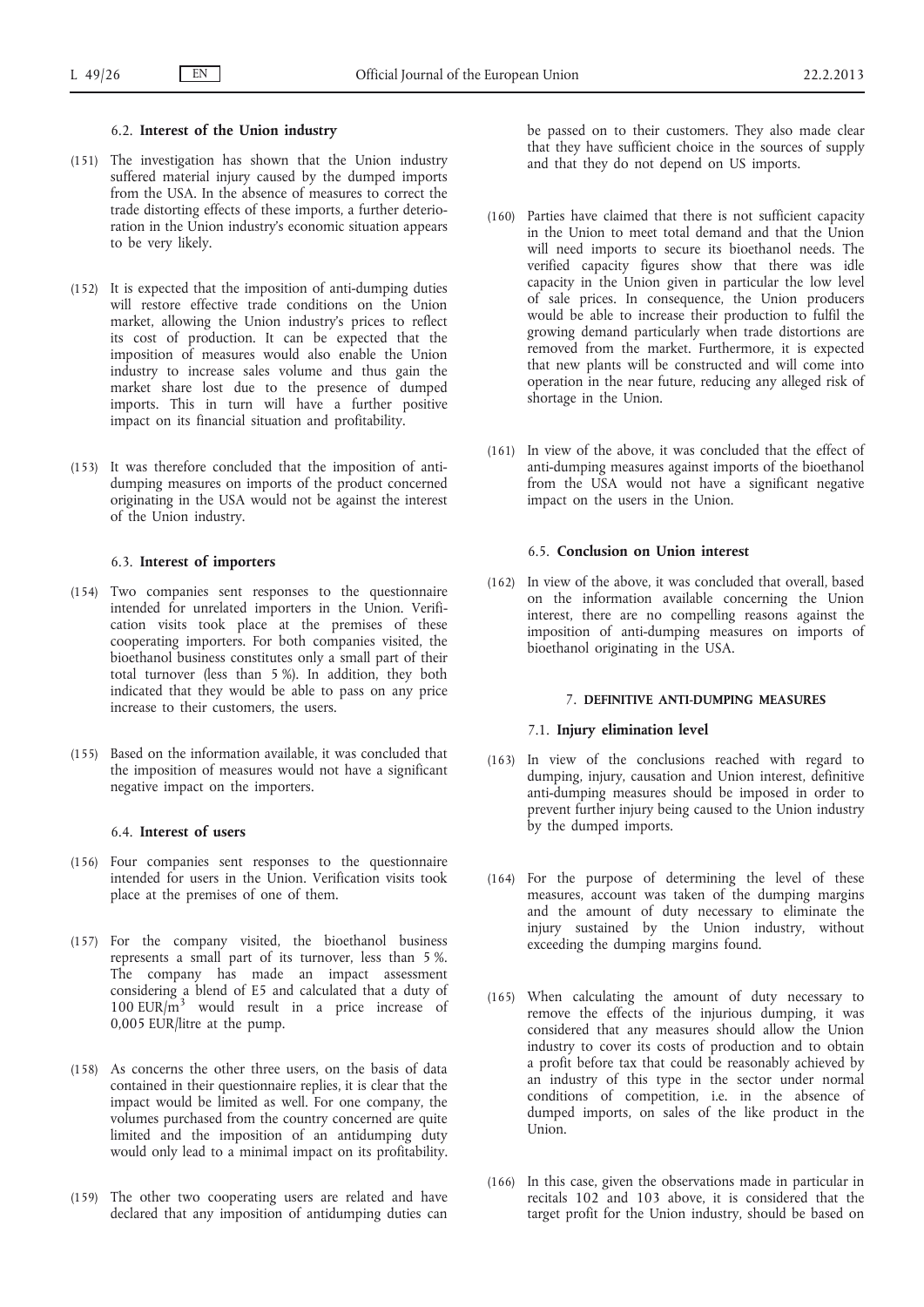the profit achieved when the imports from the USA were negligible, i.e. the average pre-tax profit margin of one of the sampled Union producers in 2008 and 2009, a producer which was not in a start-up phase at that time. It is thus considered that a margin of 6,8 % of turnover is reasonable and could be regarded as an appropriate minimum which the Union industry could have expected to obtain under normal trade conditions in the absence of injurious dumping during the IP.

- (167) On this basis, a non-injurious price was calculated for the Union industry for the like product. The non-injurious price was obtained by adjusting the sales prices of the sampled Union producers by the actual profit/loss made during the IP and by adding the above mentioned profit margin.
- (168) The necessary price increase was then determined on the basis of a comparison of the weighted average import price of the cooperating exporting producers in the USA, as established for the price undercutting calculations, with the non-injurious price of the products sold by the Union industry on the Union market during the IP. Any difference resulting from this comparison was then expressed as a percentage of the average total CIF import value.

#### 7.2. **Form and level of the duties**

- (169) In the light of the foregoing, it is considered that, in accordance with Article 9(4) of the basic Regulation, definitive anti-dumping measures should be imposed on imports of the product concerned at the level of the lower of the dumping and the injury margins, in accordance with the lesser duty rule. Accordingly, all duty rates should be set at the level of the dumping margins found.
- (170) The proposed definitive anti-dumping duties are the following:

|                                       | Dumping<br>margin | Injury margin | Definitive duty |
|---------------------------------------|-------------------|---------------|-----------------|
| Country-wide<br>dumping<br>margin (%) | 9,5               | 31,1          | 9.5             |

- (171) In view of the fact that the anti-dumping duty will also apply to blends containing by volume more than 10 % (v/v) of bioethanol, in proportion to their bioethanol content, it is considered appropriate for the effective implementation of the measure by the customs authorities of the Member States to determine the duty as a fixed amount on the basis of the pure bioethanol content.
- (172) The anti-dumping duty rate specified in this Regulation was established on the basis of the findings of the present investigation. Therefore, they reflect the situation found during that investigation. This country-

wide duty applicable to all companies is applicable to imports of the product concerned originating in the USA.

(173) While it was initially envisaged limiting the duration of measures to 3 years due to the perceived dynamic market developments regarding the product concerned this issue was reassessed following the comments received from interested parties. The complainants in particular claimed that it would be too early to assume at this stage a major change in the market patterns as the shift to new generation bioethanol may very likely take a considerable amount of time and should not be taken into account in the current proposal. Likewise, it would also be premature to assume what the outcome and the impact of some of the regulatory proposals currently discussed would be for all the operators in the market. After examining these arguments it was considered that it was not appropriate to depart from the normal period of validity of measures as provided in Article 11(2) of the basic Regulation. This is without prejudice to the possibility for any interested party to ask for a review should the circumstances so warrant pursuant to Article 11(3).

# 8. **REGISTRATION**

- (174) The Commission has received requests from the complainant for registration of imports of bioethanol originating in the USA. According to Article 14(6) of the basic Regulation, the Commission may, after consultation of the Advisory Committee, direct the customs authorities to take the appropriate steps to register imports, so that measures may subsequently be applied against those imports from the date of such registration. Imports may be made subject to registration following a request from the Union industry which contains sufficient evidence to justify such action. The complainant argued that, since registration was imposed in the parallel anti-subsidy proceeding on imports of bioethanol originating in the USA (1), such conditions were automatically met.
- (175) However, it should be underlined that the registration in the parallel anti-subsidy proceeding has been made in a completely different set of circumstances. As indicated in recital 10 to the Regulation (EU) No 771/2012, despite positive findings of countervailing subsidisation and material injury caused thereby to the Union industry during the investigation period, the Commission decided not to adopt provisional countervailing duties because it was provisionally found that the main subsidy scheme in force during the investigation period had ceased, in the sense that it no longer conferred a benefit at the time provisional measures would have been imposed. However, there was evidence that the USA might reinstate the main subsidy scheme found to be countervailable in the coming months with retroactive effects. In that event, the Commission considered that

<sup>(</sup> 1) Commission Regulation (EU) No 771/2012 (OJ L 229, 24.8.2012, p. 20).